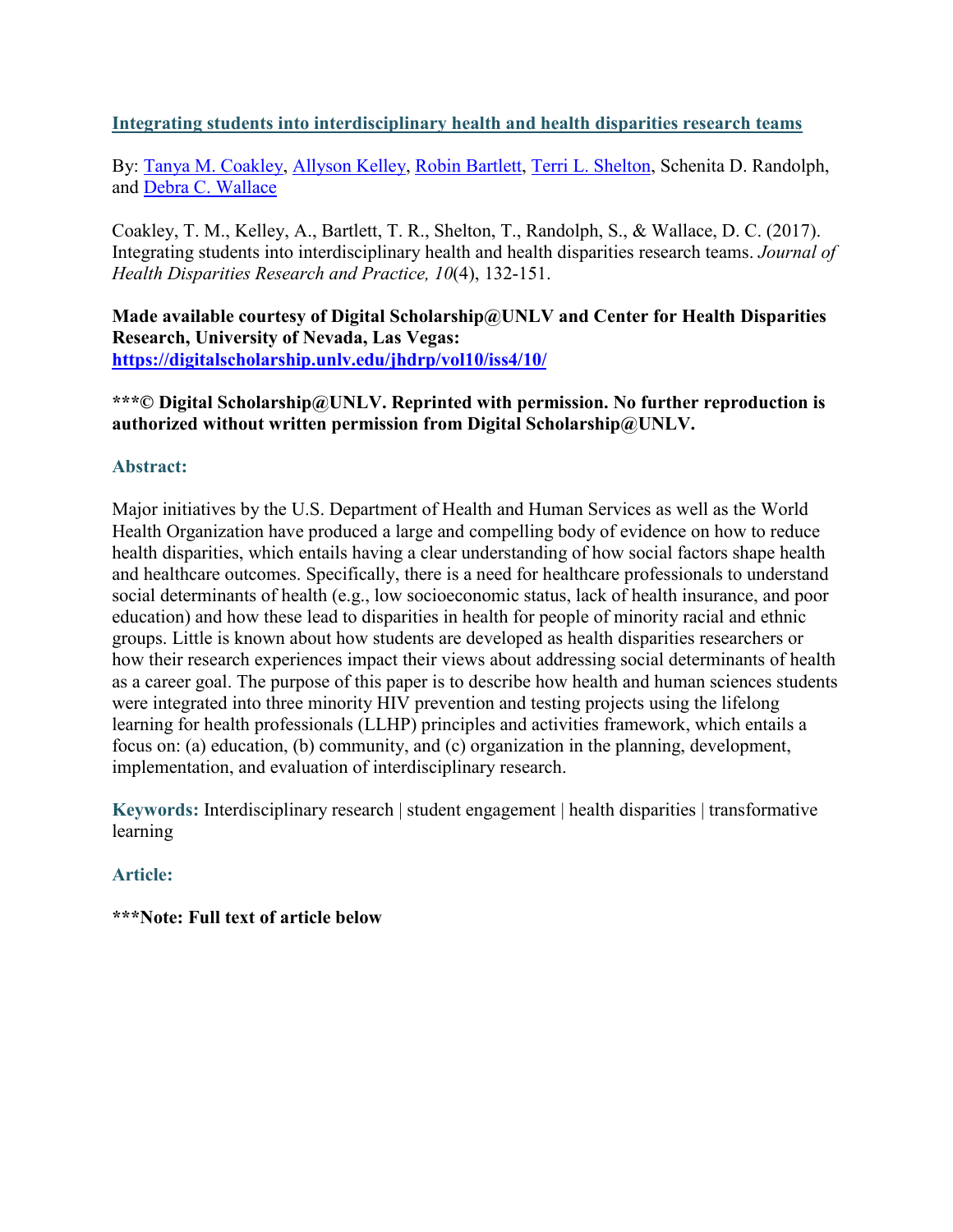

**Journal of Health Disparities Research and Practice Volume 10, Issue 4, 2017, pp. 132- 151** © 2011 Center for Health Disparities Research School of Community Health Sciences University of Nevada, Las Vegas

# **Integrating Students into Interdisciplinary Health and Health Disparities Research Teams**

Tanya M. Coakley, University of North Carolina at Greensboro Allyson Kelley Robin Bartlett, University of North Carolina at Greensboro Terri L. Shelton, University of North Carolina at Greensboro Schenita D. Randolph, Duke University Debra C. Wallace, University of North Carolina at Greensboro

## **ABSTRACT**

Major initiatives by the U.S. Department of Health and Human Services as well as the World Health Organization have produced a large and compelling body of evidence on how to reduce health disparities, which entails having a clear understanding of how social factors shape health and healthcare outcomes. Specifically, there is a need for healthcare professionals to understand social determinants of health (e.g., low socioeconomic status, lack of health insurance, and poor education) and how these lead to disparities in health for people of minority racial and ethnic groups. Little is known about how students are developed as health disparities researchers or how their research experiences impact their views about addressing social determinants of health as a career goal. The purpose of this paper is to describe how health and human sciences students were integrated into three minority HIV prevention and testing projects using the lifelong learning for health professionals (LLHP) principles and activities framework, which entails a focus on: (a) education, (b) community, and (c) organization in the planning, development, implementation, and evaluation of interdisciplinary research.

**Keywords:** Interdisciplinary research; student engagement; health disparities; transformative learning

Journal of Health Disparities Research and Practice Volume 10, Issue 4 Winter 2017 <http://digitalscholarship.unlv.edu/jhdrp/> Follow on Facebook: Health.Disparities.Journal Follow on Twitter: @jhdrp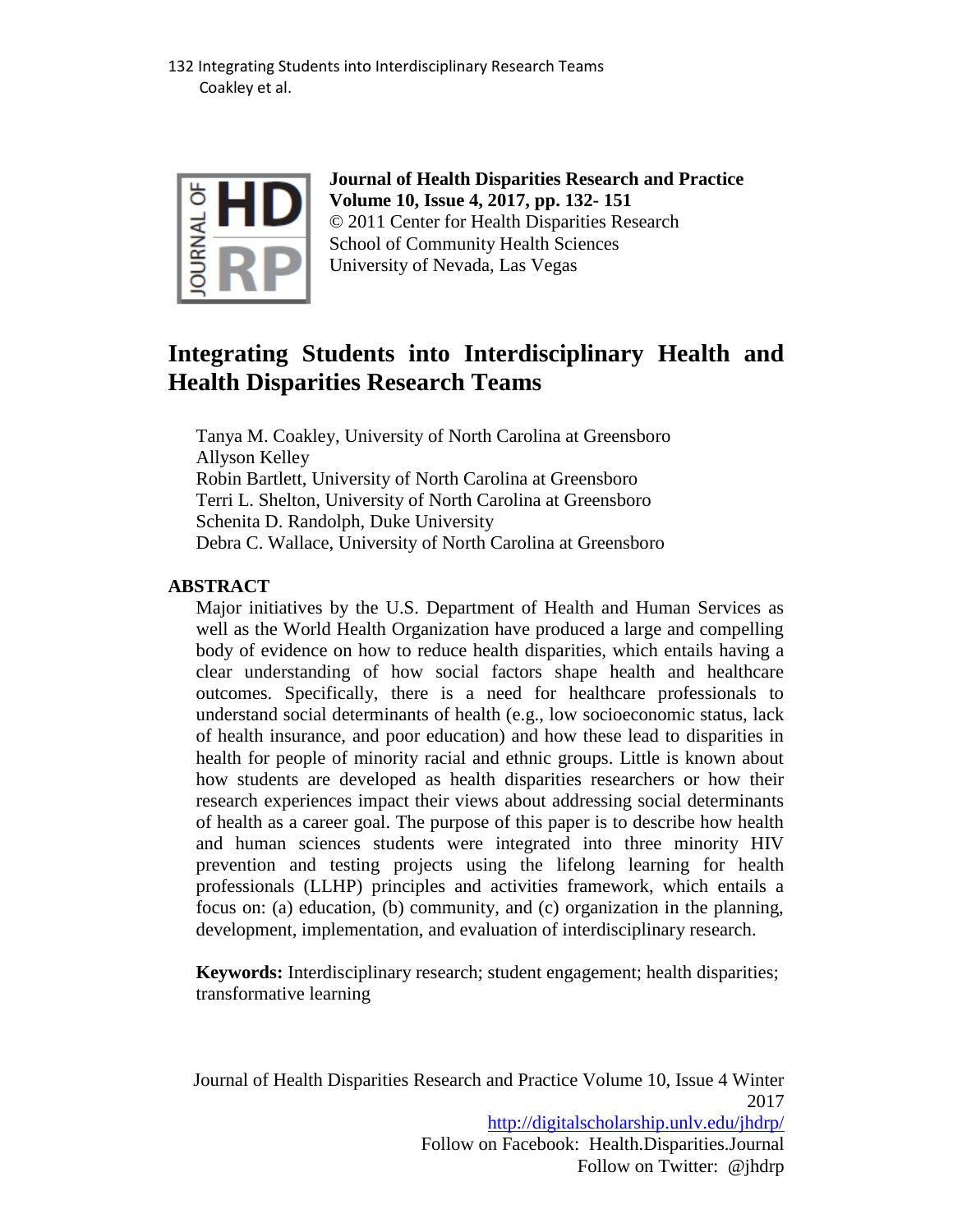# **INTRODUCTION**

*Significance of Social Determinants of Health* 

Initiatives enacted by the United States Department of Health and Human Services (DHHS) and the World Health Organization have produced a large and compelling body of evidence on how to reduce health disparities (DHHS, 2013, World Health Organization [WHO], 2016). The evidence entails having a clear understanding of how social factors shape health and healthcare outcomes. Specifically, there is a need for healthcare professionals to understand social determinants of health (e.g., low socioeconomic status, lack of health insurance, and poor education) and how determinants lead to disparities in health and healthcare delivery for people of minority racial and ethnic groups.

*Social determinants of health* are defined by the World Health Organization as "the conditions in which people are born, grow, work, live, and age, and the wider set of forces (e.g., policies) and systems (e.g., norms) shaping the conditions of daily life" (National Academies of Sciences, Engineering, and Medicine [NASCM], 2016, p.1; WHO, 2016, p.1). These conditions include the: (a) social and economic environment, (b) physical environment, and (c) person's individual characteristics and behaviors (WHO, 2016). Although academicians are considering how to best incorporate interdisciplinary learning activities to understand social determinants of health in clinical settings (Graybill, Dooling, Shandas, Withey et al., 2006; Ryser, Halseth, & Thien, 2008; Wood & Hartman, 2010), it is also imperative that preparation of future health care professionals uses the best strategies to understand social determinants of health (NASCM, 2016).

Educating future health professionals about the social determinants of health and their importance generates awareness among professionals of the causes of health disparities that exist for minority populations. Understanding of social determinants of health in the research process will contribute to more effective strategies for improving health and health care for underserved populations. The purpose of this paper is to describe how health and human sciences students were integrated into three minority human immunodeficiency virus (HIV) prevention and testing projects with activities and principles consistent with the lifelong learning for health professionals (LLHP) framework (NASCM, 2016).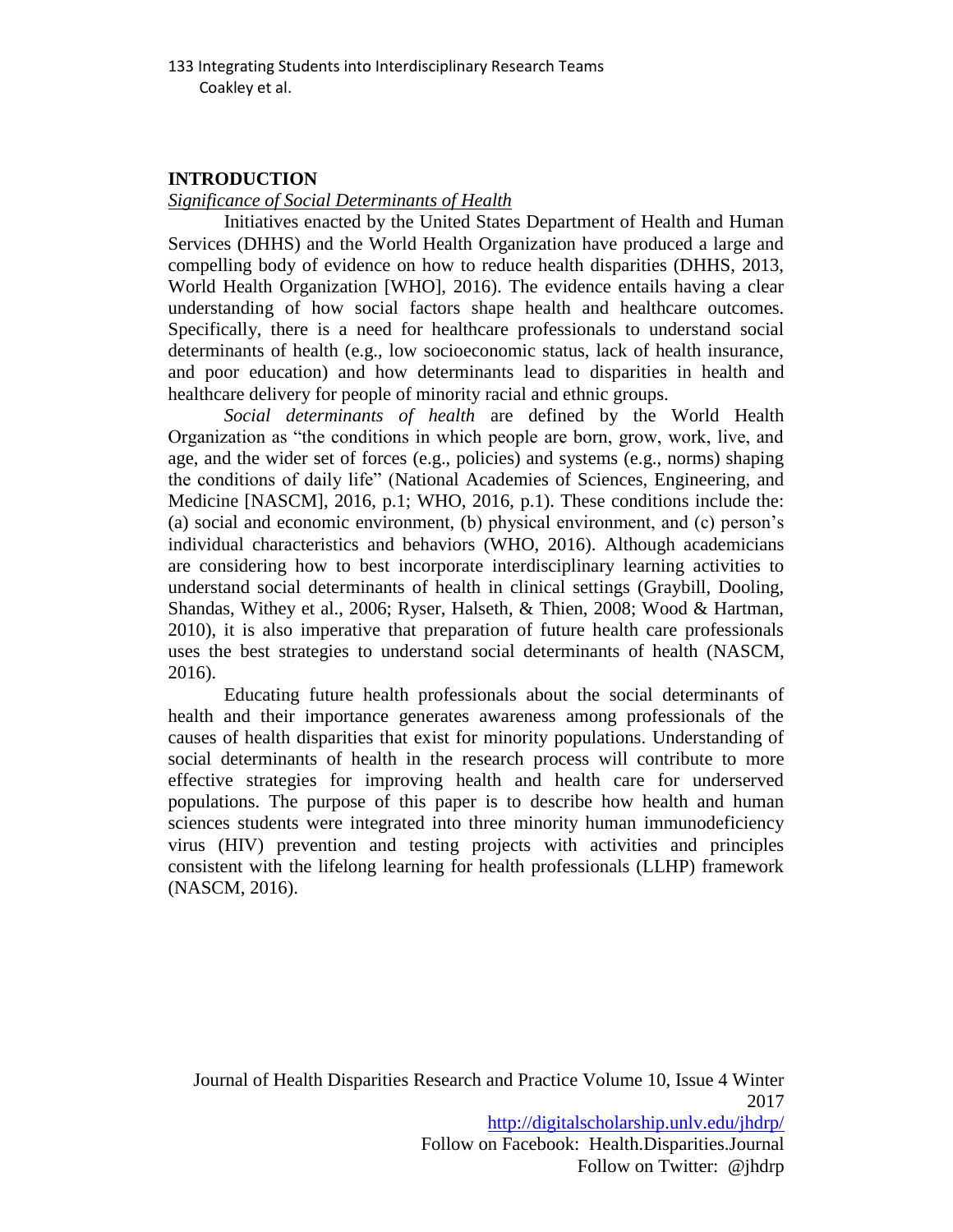

The LLHP framework focuses on the three areas of education, community, and organization in the planning, development, implementation, and evaluation of interdisciplinary research. *Education* includes experiential learning, the use of interdisciplinary teams, and an integrative curriculum. Information about the purpose of the Institutional Review Board (IRB) and its role in protection of human subjects and recruitment of minority research participants is one example.

Engaging and sustaining students early in health disparities projects positions them to be the future leaders of health disparities research. According to Bolden and Borrego (2011), students may not search for a research experience; therefore, they might not be aware that an interdisciplinary community exists. It is important that faculty members invite students to join research teams. Students are initially socialized into college life mainly based on courses in their major discipline (Borrego & Newswander, 2010). Yet, there is a need for socialization into an interdisciplinary team so that they understand the importance of the team as a collective agent of change. Participation in the team is especially important working with minority and underserved communities that require a multifaceted

Journal of Health Disparities Research and Practice Volume 10, Issue 4 Winter 2017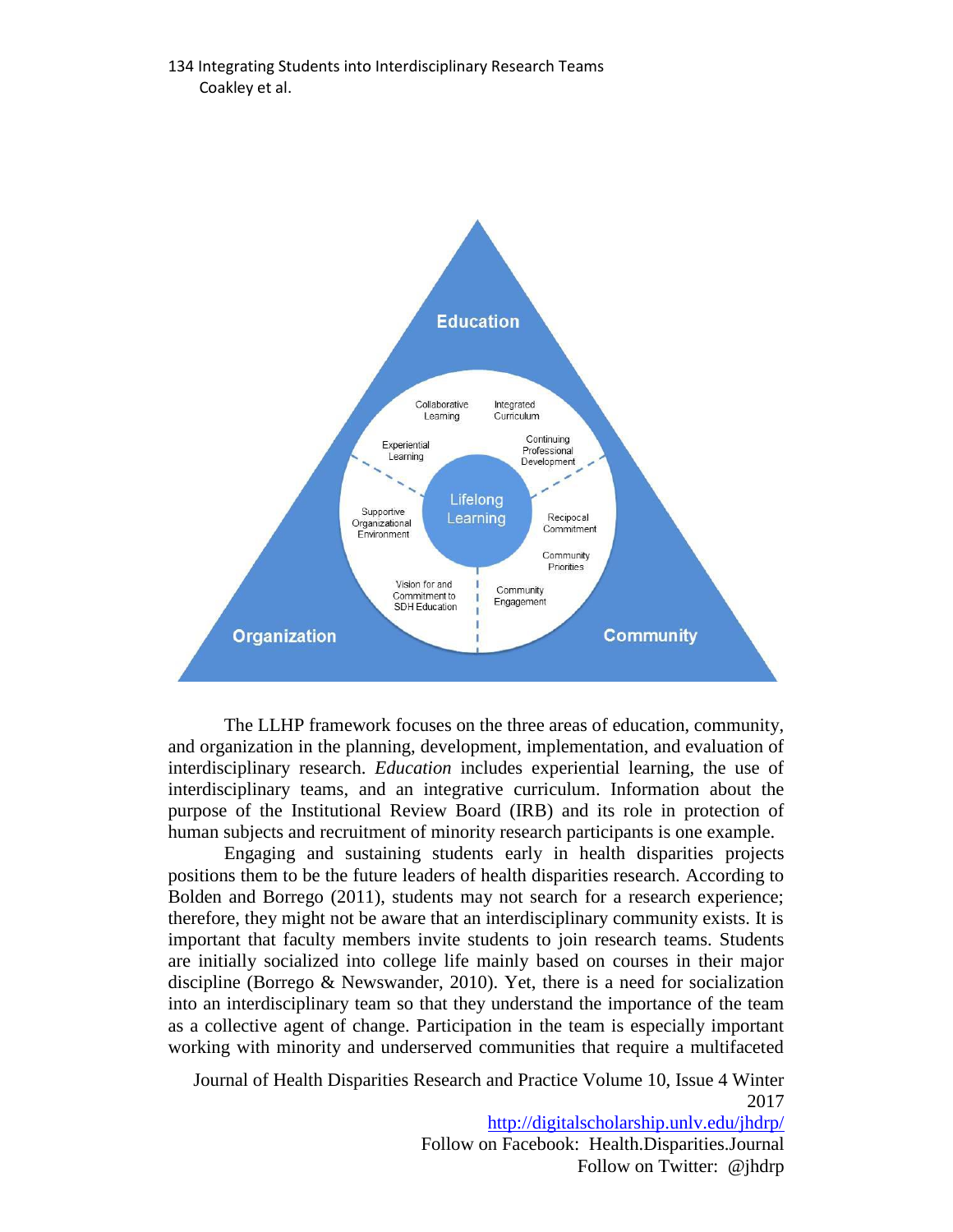approach to address complex socio-economic challenges. Socialization in this regard entails learning disciplinary norms, values, and culture, as well as the benefits of integrated knowledge production (Boden, Borrego, & Newswander, 2011; Borrego & Newswander, 2010; Lingard, Schryer, Spafford, & Campbell, 2007; Sá, 2008). The socialization process facilitates acquisition of skills through interactions with others from different backgrounds, learning how to identify one's strengths, and identifying or implementing strategies for effective teamwork (Boden et al., 2011; Borrego & Newswander, 2010; Kinyon, Keith, & Pistole, 2009; Lingard et al., 2007; Sá, 2008).

*Community* entails the university's efforts to engage the members of the community in the research process. The efforts necessitate a reciprocal commitment between the community and the university, with an emphasis on prioritizing community members' needs and wishes above the university's. Using this proposed framework can prepare students for potential differences between the community expectations and research protocol. For example, the scientific process used by investigators for community research projects can be slow and methodical, which might contrast from participants' eagerness to make needed changes in their community as quickly as possible. Also, there are differences between academia culture and study participants' thought processes and behaviors (Sutton & Kemp, 2006). Strategies are implemented in order to obtain community "buy in" or commitment to participate in research.

*Organization* refers to the shared vision of the institution and its partners to study social determinants of health to address health disparities. Universities express their vision for student learning as well as community engagement in strategic plans. The plans specify commitments to prioritized goals and demonstrate how the organizational environment is conducive to achieving goals. For instance, the University of North Carolina at Greensboro (UNCG) has the distinction of providing transformational education in which students participate in high-impact experiences (Kuh, 2008) that develop integrative thinking and prepare collaborative, adaptable graduates with a broad spectrum of transferable skills for life, civic participation, and work in a global society. Further, UNCG promotes interdisciplinary courses so that students benefit from engagement with their fellow students from diverse disciplines, hearing perspectives that differ from their own, and learning from each other (UNCG, 2012).

Using the lifelong learning for health professionals (LLHP) framework principles and activities, students were integrated into three minority HIV prevention and testing projects. All three projects were consistent with the organizational mission of UNCG. UNCG's mission is to foster a community that is learner-centered, and includes supportive activities that allow faculty and students to engage in collaborative, interdisciplinary and intercollegiate research and learning to enhance quality of life across the life span for citizens in North

Journal of Health Disparities Research and Practice Volume 10, Issue 4 Winter 2017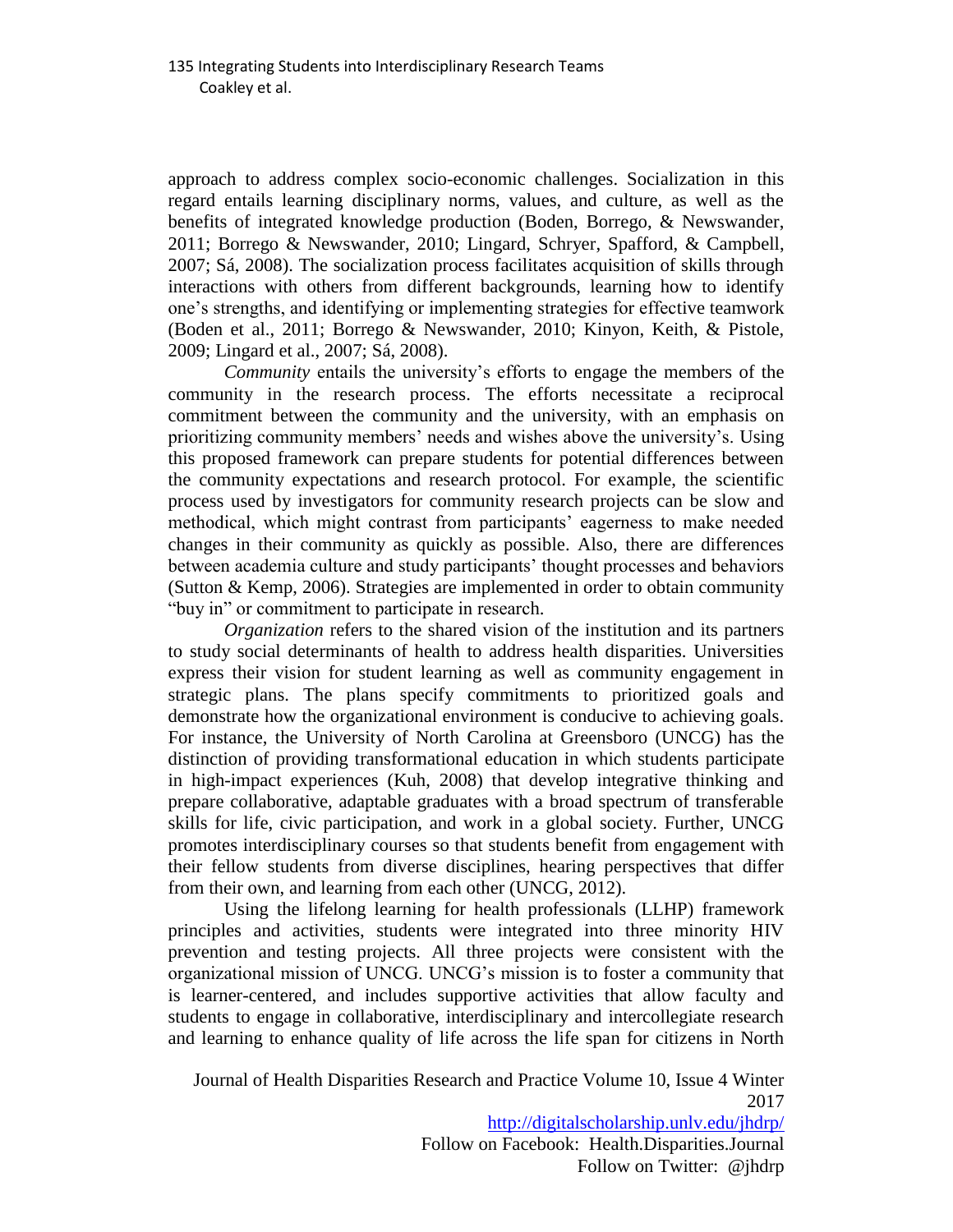Carolina (UNCG, 2012). This activity includes working with minority populations through a mutually beneficial exchange of knowledge and resources in a context of partnership and reciprocity. The research has a trajectory to transform the health, development, inclusion, and quality of life for underserved, diverse, and vulnerable populations in the Triad region of North Carolina (includes Charlotte, Greensboro, Winston-Salem, and High Point) (UNCG, 2015). The three projects discussed in this report have created an inclusive culture of engaged scholarship and community service. Faculty leading the research studies provided training for teams to enhance understanding of cultural sensitivity, inclusiveness, attitudes and knowledge, and appropriate and effective interactions with culturally diverse populations.

The projects were conducted in the Triad region of North Carolina because there were large health disparities, a large population of African-Americans, and two of the counties were ranked in the top 5 in the state with the highest rates of reported HIV and other sexually transmitted infections (STIs) (North Carolina HIV/STD Surveillance Unit, North Carolina Department of Health and Human Services [NCDHHS], 2015a).

## **METHODS**

## Project 1: Focus Groups on Fathers' Communication with their Sons to Prevent STIs and **HIV**

*Background.* In the United States, African American males between the ages of 13 and 24 are disproportionately affected by adolescent parenthood and STIs, such as chlamydia, gonorrhea, syphilis, and HIV (Centers for Disease Control and Prevention Centers for Disease Control and Prevention [CDC], 2016b). Approximately 28,256 people in North Carolina are living with HIV (NCDHHS, 2015a). Of the 1,351 new diagnoses in the state, the highest rates occurred among African American youth 13-29 year of age (NCDHHS, 2015a). The Triad region in North Carolina had the highest rates of infection.

Sexually transmitted infections were highest in ages 20-24 followed by 25-29 (NCDHHS, 2015a). Moreover, the highest rates of newly diagnosed HIV infection occurred in youth between 20 and 29, which comprised nearly 40 percent of the newly diagnosed HIV cases (NCDHHS, 2015a). Among the HIV cases diagnosed in 2014, blacks represented 64 percent of all adolescent and adult infections, and the highest rate was among black male youth (NCDHHS, 2015a). Research indicated that African American youth initiate sexual activity earlier in adolescence than youth of other races, which increased their risk (CDC, 2012; Satterwhite, Torrone, Meites, Dunne, Mahajan, Ocfemia, Su, Xu, & Weinstock, 2013).

Clear communication between African American parents and their youth about sexual health has been associated with higher rates of sexual abstinence,

#### Journal of Health Disparities Research and Practice Volume 10, Issue 4 Winter 2017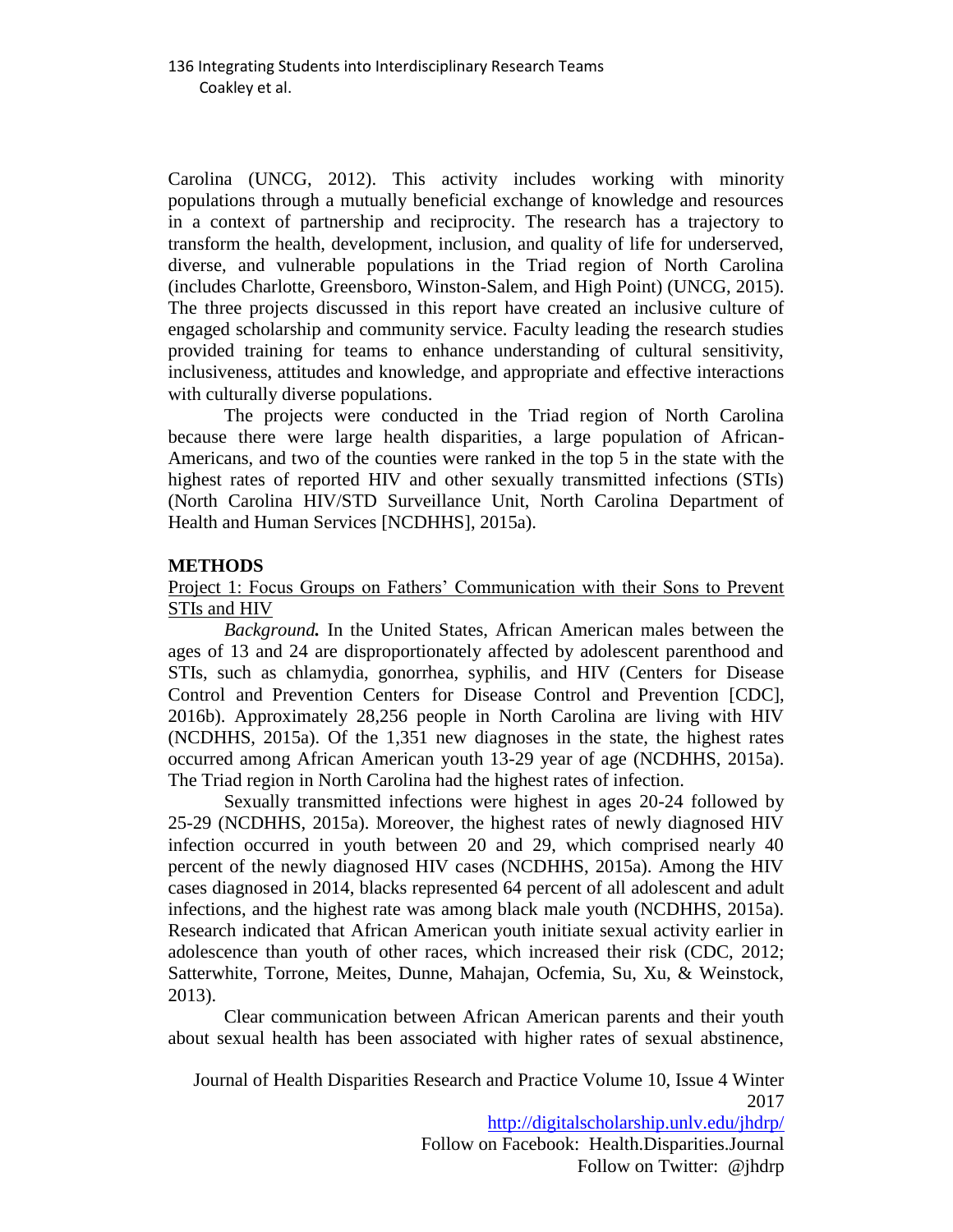condom use, and intent to delay initiation of sexual intercourse, which can prevent STIs and unintended pregnancy (Akers, Schwarz, Borrero, & Corbie-Smith, 2010; Coley, Votruba-Drzal, & Schindler, 2009; Flores & Barroso, 2017; Guilamo-Ramos, Jaccard, Dittus, Bouris, Holloway, & Casillas, 2007; Jaccard & Levitz, 2013; Wyckoff, Miller, Forehand, Bau, Fasula, Long, & Armistead, 2008). However, there has been limited research on African American fathers' influence on youth's sexual behaviors.

In Project 1, a qualitative study of African American fathers (whose sons were 10-15 years old) was conducted to elicit fathers' perspectives on what promotes and inhibits them from talking to their sons about risky sexual behaviors. Local barbers assisted with recruitment by distributing flyers to potential participants (i.e., fathers) and informing them about the study. Focus groups were conducted across metropolitan and rural NC communities in barbershops and community settings. A total of 29 fathers participated in focus groups, which were two-hours in length, were audio-recorded, and used a semistructured interview guide about father-son communication about sex.

*Education.* A team of three African American faculty members and two graduate research assistants (RAs) conducted this research project. The team represented disciplines from social work, public health, and nursing. Socialization of students included immersing them in planning and preparation duties, such as conducting literature searches, updating literature reviews, and assisting with the IRB application. Additionally, in an initial meeting, the team discussed how to work with other professions where guiding principles might differ from those in one's own field. Team members agreed on the importance of maintaining professional behavior and willingness to listen and be open-minded to others' views.

The RAs received instruction from investigators that covered group facilitation, confidentiality, and IRB and research protocol. They completed online training for the protection of human participants in research. Also, they received technical instruction about using the audiotape equipment to record the focus group discussions.

Students were involved in recruitment and data collection activities. Group facilitators' qualities described in Coard, Foy-Watson, Zimmer, and Wallace's (2007) guidelines were used for selecting and preparing group facilitators to ensure requisite qualities: (a) skilled in handling groups, (b) skilled communicator, (c) displayed warmth, (d) well organized, (e) enthusiastic about the program, people, and the process, (f) ability to conduct role plays, and  $(g)$ acknowledged and respected diverse family patterns. Using these guidelines was vital to ensure students would be comfortable in black barbershops and community settings.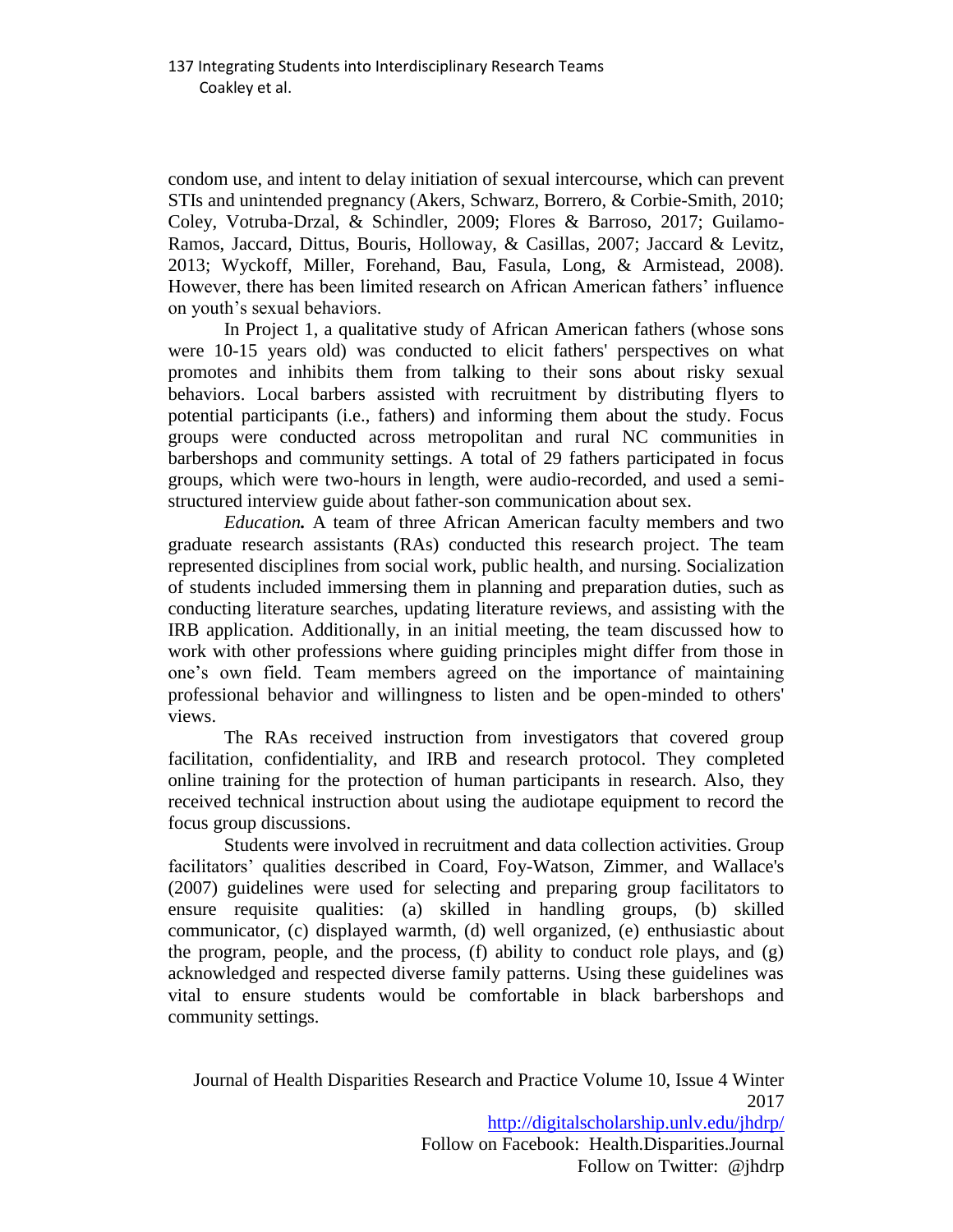In order to prepare the RAs for work with minority study participants, they received instruction and engaged in discussions around health disparities and barriers to optimal health for families. The team met regularly with faculty to discuss the predicament of poor, minority fathers and their limited access to social and health care services. The RAs gained an understanding of how poverty and other social determinants can negatively affect families' interpersonal relationships, parenting abilities, stress, and youth health outcomes.

*Community.* Barbers are well-respected in the African American community and men often seek guidance and input about issues that affect their community at barbershops. It was crucial that the RAs were perceived as trustworthy and caring by barbers who would ultimately inform their male clients that our study was important and safe for the African American community. This project provided an opportunity for students to enhance and apply research skills, and to develop their abilities to work effectively with minority participants in a culturally competent and compassionate manner. In the African American community mistrust can still be present with research due to prior well known research studies, such as the Tuskegee syphilis study in which black men were deceived, thus needlessly suffered and succumbed to the disease even though investigators were aware of a curable treatment during that study period. Often, the perception is that African Americans will not be treated fairly, and the belief that researchers consistently take from the community and give little back (Julion, Breitenstein, & Waddell, 2012). Providing the RAs with historical context while immersing them in the project activities demonstrated to the students the value for participants having African American males as research assistants. The RAs were able to identify with the men as "one of their own" or someone who was connected to the community. This may have increased participants' vested interest in the study being carried out with integrity.

This recruitment resulted in 29 fathers—27 by direct communication with RAs and word of mouth, and two recruited by contacting the project office at the telephone number from the flyer. The personal contact made by the RAs was valuable and proves to be more efficient than solely distributing flyers. Five focus groups were conducted in locations that were convenient for the participants. Data collection occurred at local barbershops in private rooms, at a local Historically Black College/University (HBCU) that has a significant relationship within the community, and at a public library in a meeting room. The first time the RAs led a focus group, they were monitored by an African American male investigator. Subsequently, they were monitored episodically throughout the study.

Team members had an opportunity to reflect on their experience working on behalf of and interacting with poor men who were racial and ethnic minorities. The RAs expressed gaining a better understanding of the difficulties that minority men faced. The men in the study were dealing with child support issues,

Journal of Health Disparities Research and Practice Volume 10, Issue 4 Winter 2017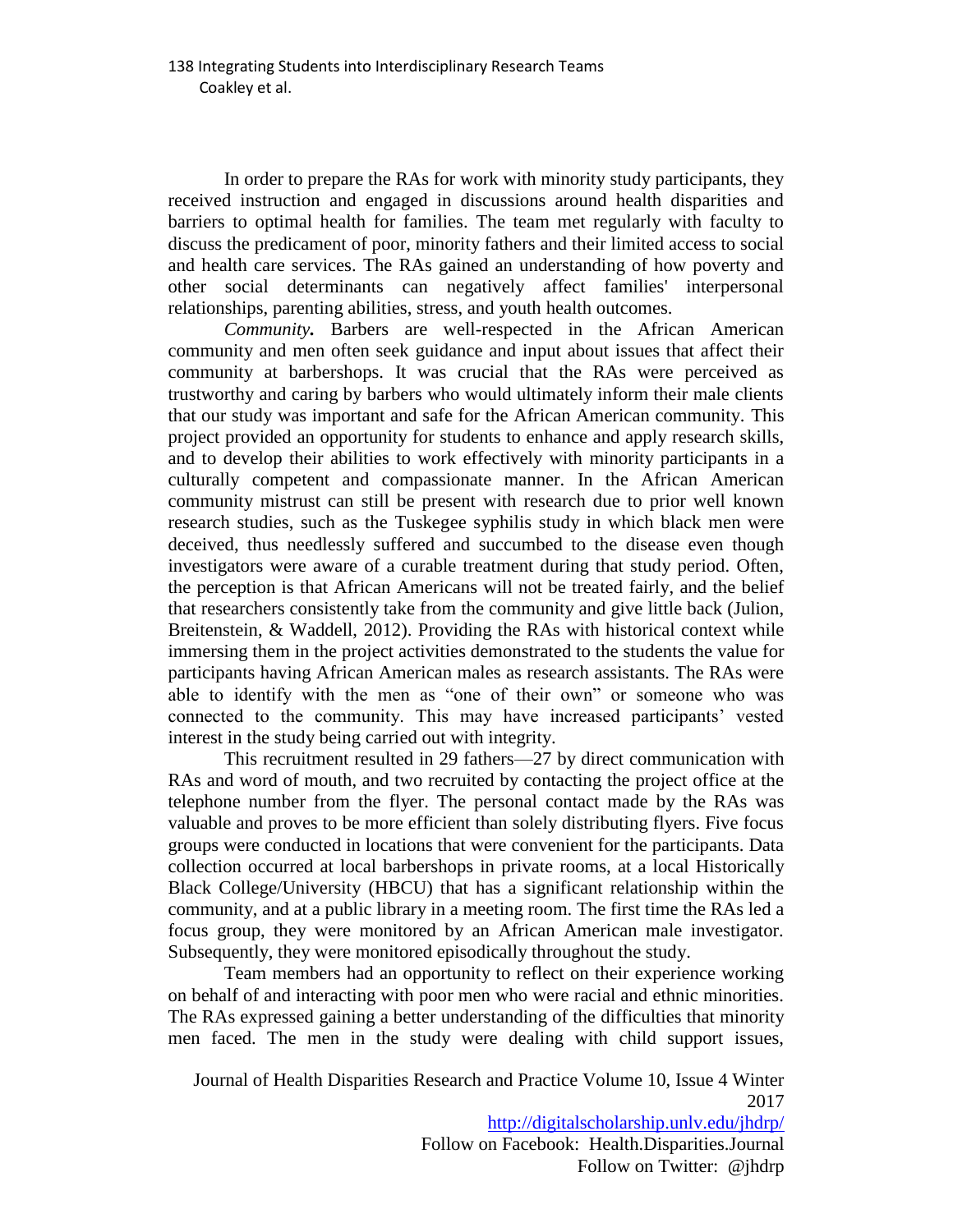unemployment, and being nonresident fathers (i.e., not living in the same home as their child) while trying to help their children make good choices in life regarding their health. The RAs expressed that the hands-on research experience provided skills that could not have been received from a textbook or a didactic classroom setting.

Both RAs continue to stay in contact with the faculty mentors. Since graduating, they have been employed on faculty members' research projects that included qualitative interviews of barbers regarding their perceptions of a fatherson intervention to prevent risky sexual behaviors in African American males, qualitative interviews of African American fathers to increase their self-efficacy in parenting, and a randomized control trial of an intervention to prevent STIs, HIV, and teen parenthood in African American males. Currently, one of the RAs is a hospital administrator and the other works at a child welfare agency as a foster care social worker.

## *Project 2: Mother-Daughter Intervention to Prevent HIV in Middle-School-Aged Females*

*Background.* In 2015, black women were nearly 16 times more likely to be diagnosed with an HIV infection than were white women (CDC, 2017). More than half of the women living with HIV infection in the United States are black (CDC, 2016a), and most contracted the disease by having sex with an HIVinfected male partner (CDC, 2016b). In North Carolina, black females aged 13- 24 were more than three times as likely to contract HIV than white females (NCDHHS, 2015b). Of all youth in high school who reported being sexually active, black females had the lowest rates of using a condom with their sexual partners (CDC, 2016c). Di Noia and Schinke (2007) found that black females who were most at risk for contracting HIV were those who had trouble communicating their wishes to their sexual partners about sexual abstinence or safe sex, and those who thought that their sexual partners could convince them to engage in sex behaviors.

Risky behavior preventive interventions have yielded some successes in helping black females avoid putting themselves at risk for HIV (DiClemente, Wingood, Harrington, et al. 2004; Jemmott, Jemmott, & Fang, 1998; Morrison-Seedy, Carey, Seibold-Simpson, Yinglin, &Tu, 2009; Orr, Langefeld, Katz, & Caine, 1996; St. Lawrence, Crosby, Brasfield, & O'Bannon, 2002). Females whose parents received information about the importance of monitoring and having open communication with their daughters, reported improvements in behaviors including: less engagement in unprotected sex, less frequency of having sex while using substances like drugs or alcohol, and a decrease in the number of sexual partners (Jemmott et al., 1998; Stanton, Harris, Cottrell, Li, Gibson, Guo, et al., 2006). In an intervention that taught mothers to teach daughters to reduce risk for HIV, Dancy, Hsieh, Crittenden, Kennedy,

Journal of Health Disparities Research and Practice Volume 10, Issue 4 Winter 2017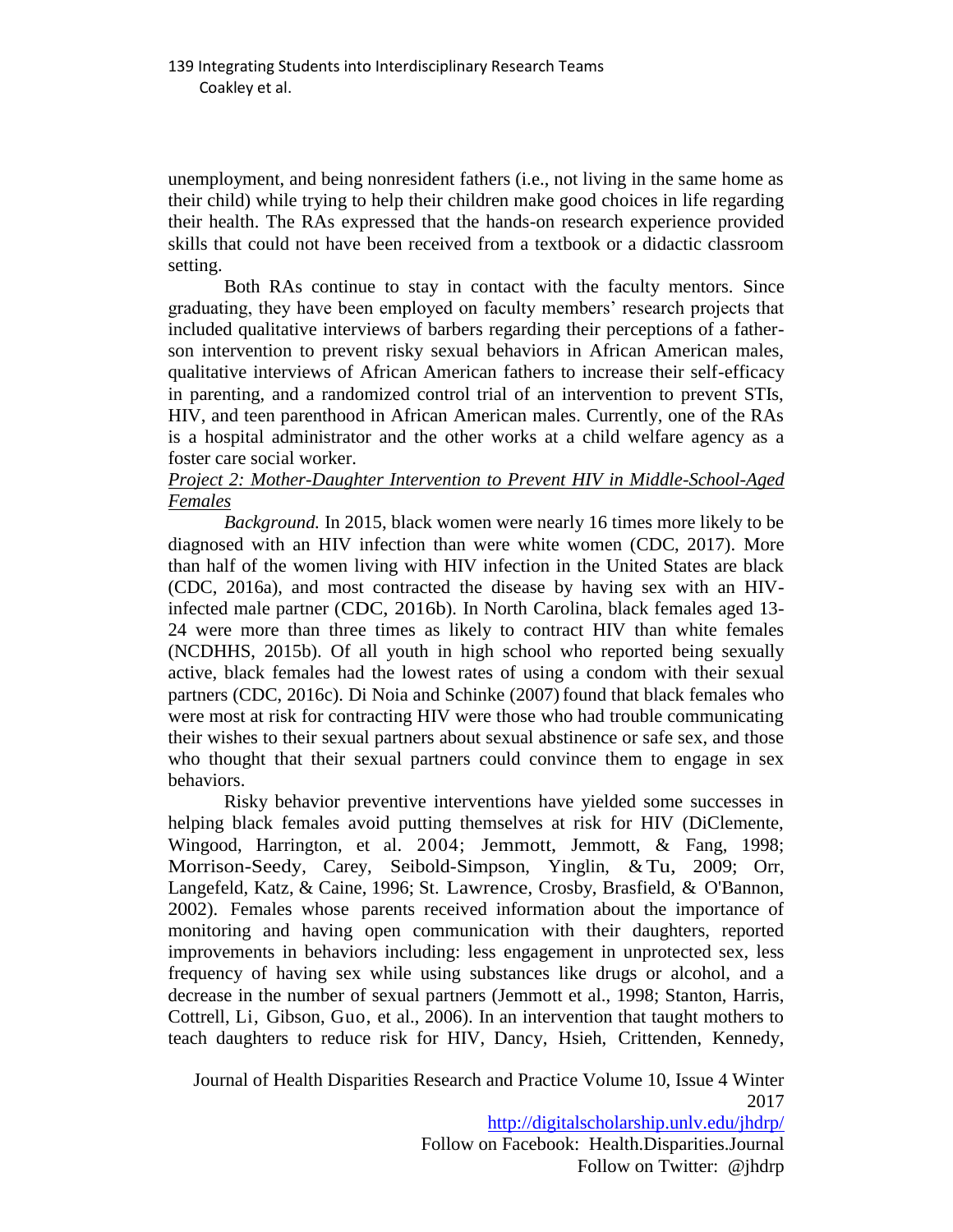Spencer and Ashford (2009) found that mothers could educate their daughters about HIV and improve their self-efficacy to use condoms. Promoting motherdaughter sexual health communication through a variety of ways could be important in enhancing mother-daughter relationships and empowering females. This might be accomplished through strengthening mother-daughter bonds and by empowering females to become assertive in making decisions about sexual abstinence or having safe sex. A family-level, culturally based intervention has the potential to achieve this (Guiterrez, Oh, & Gillmore, 2000; Zimmerman, 2000).

In Project 2, a multi-component intervention was conducted to prevent atrisk sexual behaviors in African American females. The intervention involved middle school-age females (age 11-14) and their mothers. It was built on strengths of African American culture and was designed to promote females' pride in their culture. The team included faculty and students from several disciplines nursing, psychology, human development, public health, social work, and community health education. Four Caucasian female investigators, four African American consultants, and one African American female faculty/student trainer comprised the team leadership. An African American project manager oversaw the logistics of the project and typically liaised with the team of students to ensure project activities were carried out effectively and efficiently. Three African American nurses were recruited from the community to deliver the intervention. The team included 12 female public health and nursing student RAs (undergraduate, master's, and Ph.D.) who were mentored by faculty. The majority of the students were African American and familiar with socio-cultural norms of the geographic communities involved in the research.

*Education.* A nursing faculty member/project principal investigator (PI) supervised the student researchers and provided day-to-day support as students were trained in the intervention research design, theoretical framework, intervention curriculum and activities, ethical issues related to human subjects' protection/IRBs, the consent process, and working as a member of an interdisciplinary research team. The team worked diligently to refine the study curriculum, implement fidelity measures, and support the day-to-day operations of the study. The RAs participated in ongoing training with the nurses who delivered the intervention, the PI, and a social work faculty member. The training was conducted privately with the research team at the project office at the university. In response to faculty and nurses' questions or statements and encouragement to reflect, the RAs shared their perspectives as students about the female youth, the mothers, the intervention groups, and the communities where the interventions were delivered. Part of the training entailed the RAs role-playing with the nurses so that all members of the team could gain a better understanding

Journal of Health Disparities Research and Practice Volume 10, Issue 4 Winter 2017 <http://digitalscholarship.unlv.edu/jhdrp/> Follow on Facebook: Health.Disparities.Journal

Follow on Twitter: @jhdrp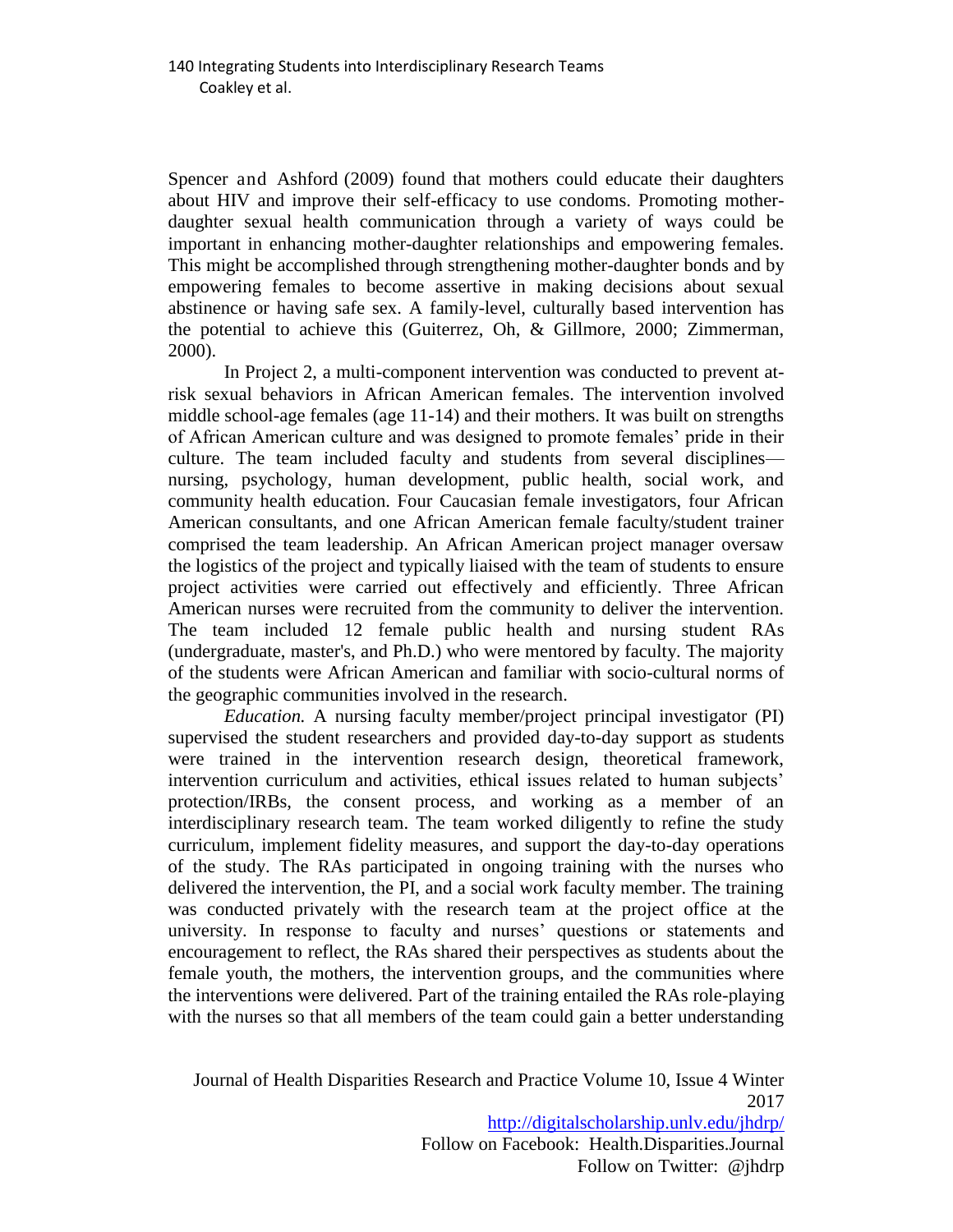of common challenges likely to be faced when working with young females, as well as strategies to deal with the challenges.

Team members spent considerable time during debriefing processing feelings related to participation in the project, including the need to stay true to the intervention as designed. Students gained confidence in requesting additional information from the interdisciplinary team in order to increase their understanding and comfort level with the study design, intervention approach, value of the intervention, and decision-making. Field notes were used to document episodic situations and circumstances of the study and these were verbally reported back to the study PI and team. Thus, the experience increased students' research skills and improved their communication and self-awareness.

*Community.* In order to address community needs and strengths, the lifelong learning framework prescribes to value relationships and collaborations. Implementing activities and learning experiences consistent with this framework facilitated our interdisciplinary team of faculty and students to gain a better understanding of the social determinants of health, a first step in forming appropriate partnerships for taking action (NASCM, 2016).

Research assistants were an integral part of the research team. Once the project was funded, they were involved in virtually every part of the project. They assisted with face-to-face recruitment, obtaining consent and assent, intervention implementation, data collection, and assessment of intervention effectiveness. The students were allowed input into specific daily activities and educational materials. This was important especially for the empowering and building racial/ethnic pride portion of the intervention. The RAs developed new ideas for most of these components, which were later reviewed and edited by the study PI, Co-Is, and other consultants. They also assisted in refinement of the weekly administrative procedures for the intervention and control condition. An organized workbook was developed for the intervenors and included components, such as: objectives for each lesson, time allotted, materials needed, key points, overall summary, activities, questions and resources used in the creation of the weekly modules. Structured packaging was important for broader dissemination of the intervention.

The RAs were instrumental in the success of retaining participants in the study. In this particular study, participants were asked to complete data collection at four time points over an entire year. RAs helped maintain contact with participants for retention. A protocol was implemented for regular contacts with participants by the project manager and RAs.

The RAs reported feeling compassion with the young female participants, and one student reported feeling a bond with one particular female, as if she was her "little sister." Some RAs reported taking a personal interest to ensure that the female youth received and understood the risky sex prevention material, because

Journal of Health Disparities Research and Practice Volume 10, Issue 4 Winter 2017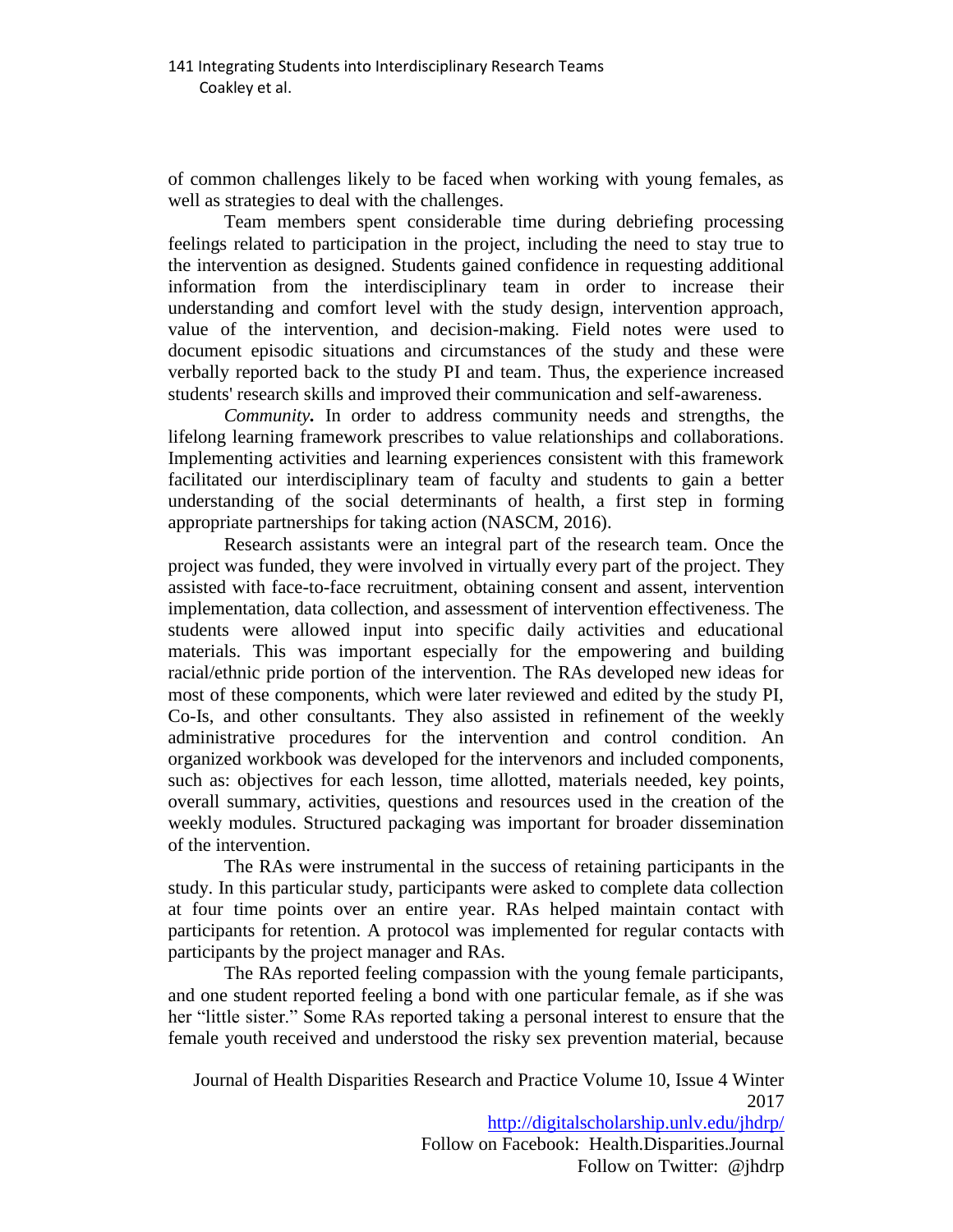they wanted them to make good choices about sex in order to stay healthy. The regularly scheduled team meetings were helpful to allow the RAs to check-in about the study as well as their feelings or concerns. Team meetings were used to share with the entire team, receive face-to-face feedback about what they were doing properly or how they could enhance their practices or how to improve the delivery of the intervention. The RAs reported a sense of pride toward the female youth during the end-of-project ceremony when the youth participants received a certificate for completing the program. After graduation, many of the RAs pursued additional education, such as physician assistant school, dental school, and other master and doctoral programs. After one RA graduated, she worked with the lead PI as the Program Coordinator on a different middle-school-aged females' HIV research project.

## *Project 3: Investigating HIV Testing Behaviors of African American College Women*

*Background.* Routine HIV testing has been found to be beneficial in reducing HIV risk behaviors and promoting healthy behaviors. HIV testing is important because an estimated 21% of people living with HIV did not know they contracted the virus. Of the estimated 1.1 million persons living with HIV infection in the United States, 6.7% were youth between the ages of 13 and 24; more than half of these youth (59.5%) were unaware of their HIV status. Overall, 34.5% of youth were tested for HIV; indeed, blacks were tested less than whites and Hispanics/Latinos (CDC, 2012). In North Carolina, women account for 22% of the 1,341 newly diagnosed HIV cases (NCDHHS, 2015b). Of the 28,526 diagnosed and living with HIV in North Carolina, 29% are women (NCDHHS, 2015b). HIV testing among college students remains low and is an understudied area for research (Anwuri, 2012). Several studies have looked at testing behaviors and attitudes of college students. However, few studies specifically addressed social influences on testing behaviors and frequency for young, black women or their awareness of their partners' HIV status.

In Project 3, a qualitative study was conducted to explore the current and past HIV testing behaviors and attitudes of African American females at an HBCU. A purposive sample of 20 young, black women ages 18-24 were recruited. The individual face-to-face audio-recorded interviews were conducted to elicit participants' perspectives on the influences (e.g., personal, family, peer, or community) that impacted decisions to be tested for HIV. Also, the women were asked how often they or their sexual partners had been tested for HIV. The interviews took place in a private community setting and each were completed in one hour on average.

*Education.* The lead PI on the team was an African American female. A senior faculty member, who was an African American female, served as a mentor to the students. The research team consisted of three African American RAs—one

Journal of Health Disparities Research and Practice Volume 10, Issue 4 Winter 2017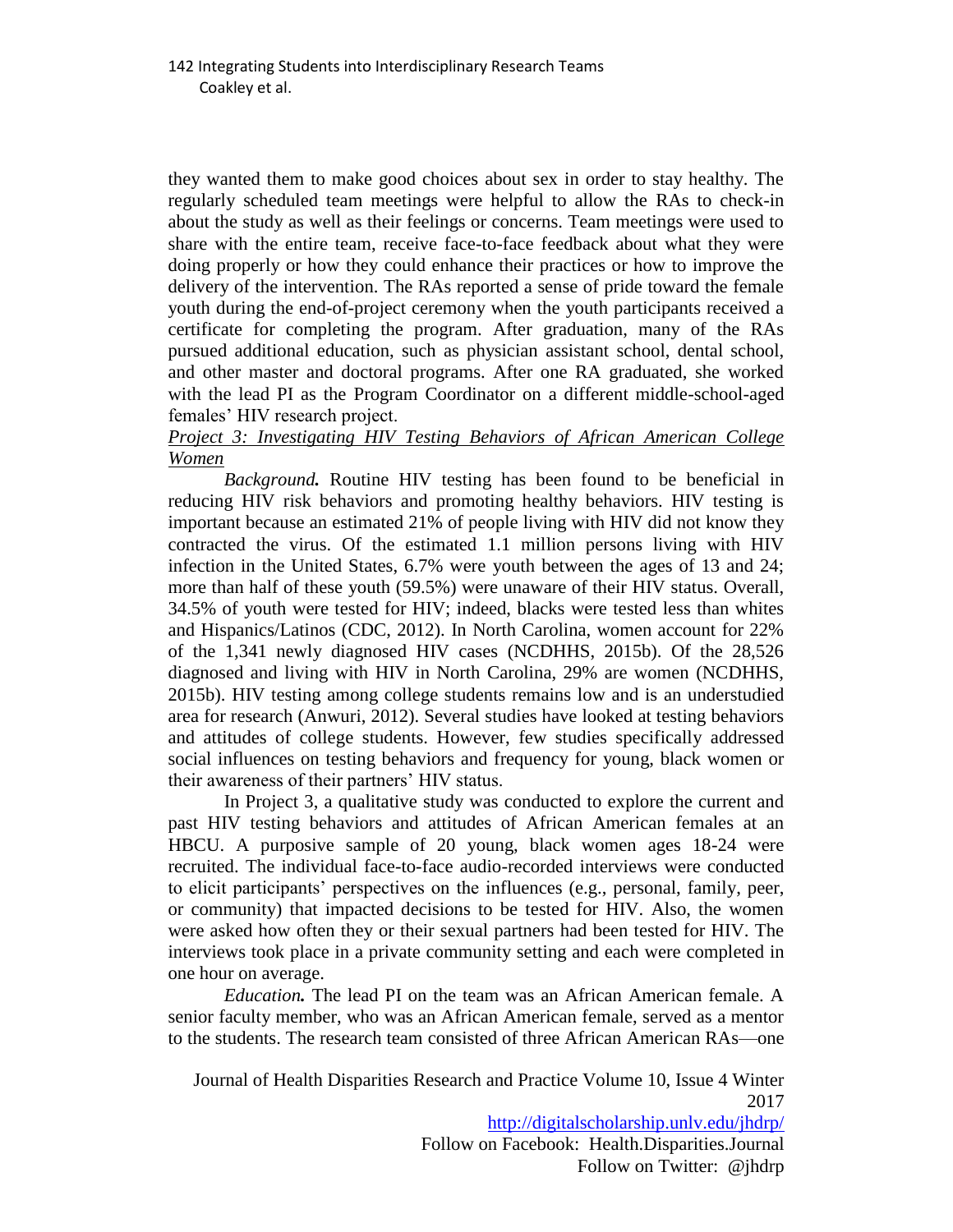graduate student intern from public health education and two undergraduate nursing students. Faculty facilitated the students to engage in experiential learning through collaborative, interprofessional, and cross-sectoral planning and activities in order to address the social determinants of health, an educational goal consistent with the LLHP framework.

The RAs received training from that university's IRB director. The training included an overview of IRB principles used to review studies with human participants, review of informed consent, details related to the specific protocol for this study, and an overview of human participants' rights. The PI and senior faculty member on this project provided students with an overview of health disparities that exist for African American women. Also, they participated in training on how to conduct interviews with vulnerable populations on sensitive topics such as sex. All students received training on coding and qualitative analysis from the PI.

Upon completion of training and simulated interview experiences, the graduate student intern had the opportunity to complete her first one-on-one interview under the PI's supervision. The PI completed a checklist, evaluating the intern's interviewing skills and provided her with verbal feedback. Subsequent interviews were conducted by either the PI or intern (undergraduate students did not conduct interviews). Immediately following the interviews, the PI and intern met to debrief and discuss the interviews—for instance: What went well? What could be improved? The purpose of this process was to prepare her to conduct future interviews effectively with study participants. The PI transcribed the recordings verbatim and with the assistance of all students, reviewed them for accuracy and conducted the data analysis.

*Community.* According to the LLHP framework, the concept of community emphasizes the importance of partnering with individuals, communities, and populations to address health inequities (NASCM, 2016). Biweekly meetings were held with the research team, providing students an opportunity to learn key principles of working within an interdisciplinary team. RAs assisted with recruitment by sharing the study flyer with student organizations in the university community. This activity resulted in the students recruiting 17 female study participants for the interviews and presentations (developed by the students) on the disparities in STIs and HIV infections for African American women.

Although the graduate student intern had worked on prior research projects as a RA, her experience was limited to administrative and data analysis duties—she had neither interacted with the study population nor conducted inperson interviews. In a team meeting after the study had concluded, the intern reflected that this project expanded her ability to communicate with study participants. She shared that the project increased her understanding of what

Journal of Health Disparities Research and Practice Volume 10, Issue 4 Winter 2017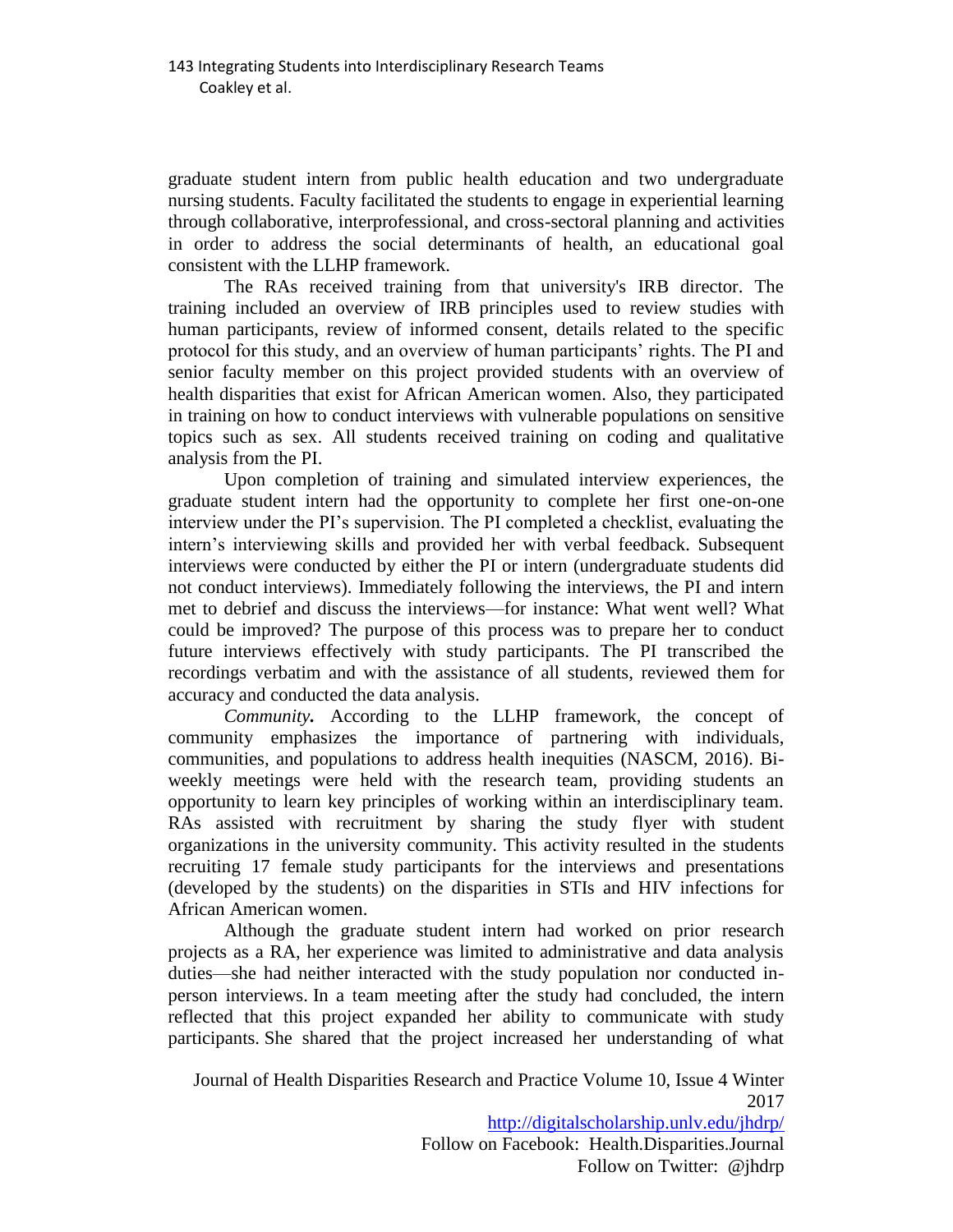African American college women thought about testing and monitoring their health when they did not use protection. She reported gaining insight about the extent to which women were proactive in protecting themselves from HIV and how their demographic background and life experiences (socio-ecological factors) might have influenced their thinking, behaviors and decisions. She further reflected that as an African American female in the same age group as the study participants, she did not share many of the women's views about testing or their decisions about sex, though she did not "look down on them."

The undergraduate nursing students reflected on how the current project provided them an opportunity to apply concepts learned in a university research course that they "had to take." They appreciated the fact that faculty were present to guide their hands-on experience in a field setting. Since graduating from the HBCU, several students have pursued graduate degrees. The graduate student intern continues to stay in contact with the senior faculty mentor to discuss research and she is currently working as a research associate with a research firm.

In participating in these three minority HIV prevention and testing projects, students gained a deeper understanding about working with communities through reflecting on and critiquing their knowledge and ways of knowing and then restructuring their "meaning perspective," similar to what researchers describe as transformative learning (Kirkpatrick, Tweedell, & Semogas, 2011) or critical awareness (Borrego & Newswander, 2010). These projects afforded students the opportunity to realize the struggles individuals and communities face, including those challenges when working with academic institutions on research. In addition, based on students' verbal feedback, they learned that even though these particular African American study participants' interest in research is born out of the need to do something that will reverse decades of structural racism and institutional control over health disparities research, participants desired to be respected and known by academic researchers for strengths and not deficits or disparities.

## **DISCUSSION**

Faculty play a pivotal role in shaping the next generation of health disparities researchers. Leadership and research practices influence how students view and conduct research and the factors that contribute to persistent health disparities in minority populations. In dealing with long-standing problems such as health disparities, it is imperative that students are exposed early to innovative interdisciplinary approaches to serve minority populations. The LLHP framework was useful in evaluating the experiences provided to students in interdisciplinary research.

Journal of Health Disparities Research and Practice Volume 10, Issue 4 Winter 2017 <http://digitalscholarship.unlv.edu/jhdrp/> Follow on Facebook: Health.Disparities.Journal Follow on Twitter: @jhdrp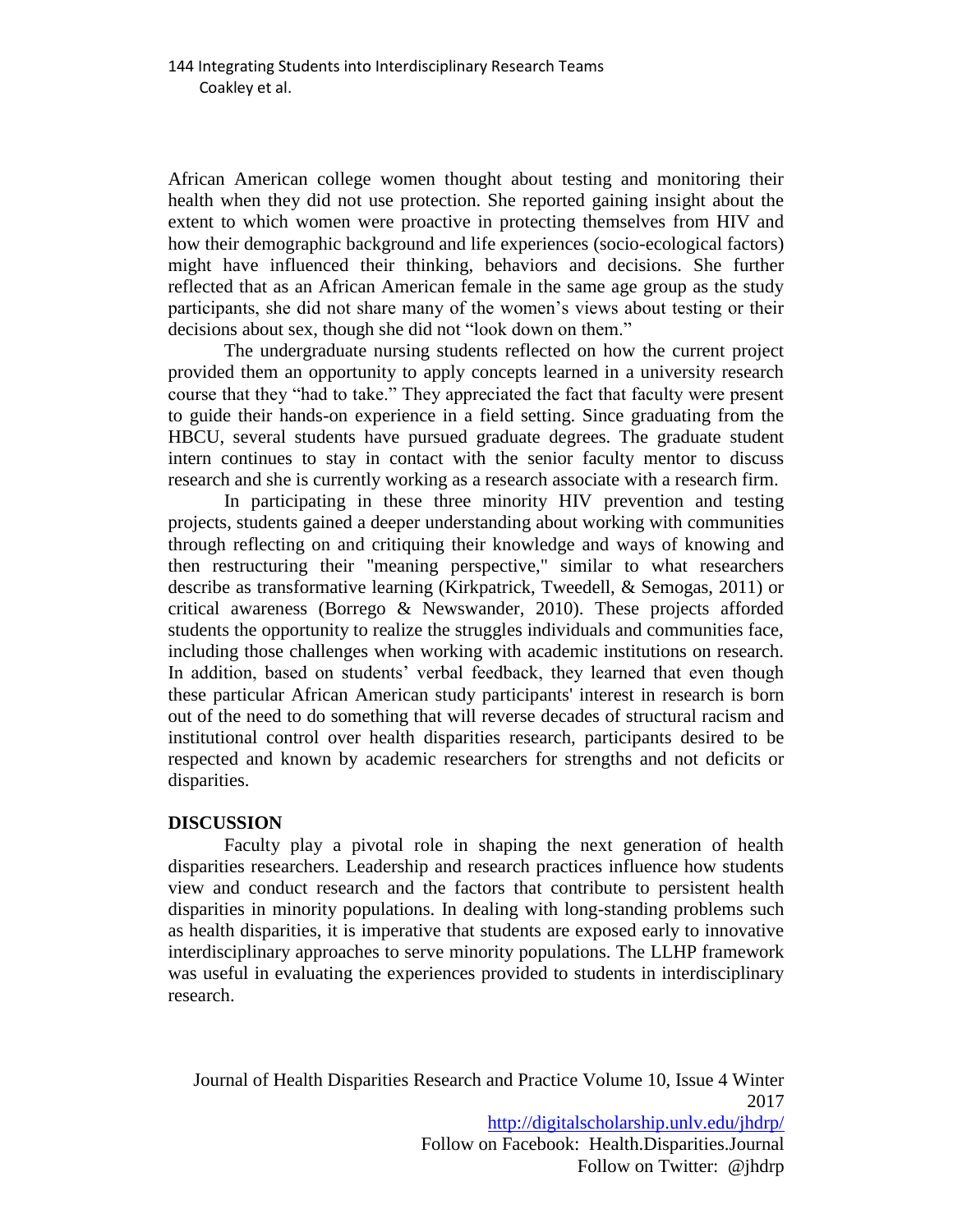#### *Socializing Students in Community Research*

A definite strength of each of the three projects was the inclusion of minority students in funded research that was conducted in minority communities. University funding for faculty projects can enable faculty to attract and hire qualified undergraduate and graduate students for the academic and summer months so that students can participate on an interdisciplinary team and in all aspects of research. The racially diverse student population in the social work and nursing programs at UNCG is mainly comprised of minority students who may hold full-time jobs while attending college; public health students often rely on assistantships and tuition waivers. Research experience opportunities have implications for retention of students that include immersion in funded research activities, application of disciplinary knowledge, goal achievement, and teamwork. Further, the students would be better positioned to work with investigators to enhance their research abilities (Bolden & Borrego, 2011) and understand the impact of social determinants of health on populations where they will work post-graduation.

Experiential learning exposes students to research skills commonly used in the social and health sciences. The reciprocal effect of mentorship continuity is that students will become socialized so they eventually are capable of taking the lead on team projects, which will enhance faculty scholarship (Bolden & Borrego, 2011) and improve community health long term. Additionally, the knowledge and skills that students acquire from experiential learning on an interdisciplinary research team could motivate them to pursue advanced education or employment. This, in turn, could lead to improving social determinants of health and health outcomes in vulnerable populations. Interestingly, many of the RAs who worked with the projects (the longest project lasted about four years) sought additional graduate-level education. Other students worked in health and human services fields.

In all projects, the RAs were socialized to understand the importance of the IRB process and protection and respect of vulnerable and minority populations. Students brought their personal knowledge about the community, which was an asset to community research. Because several students shared the racial, ethnic or socioeconomic background of the participants, they may have been inclined to interact with participants informally using their "gut feeling" or intuition or in a way that had not been prescribed by the investigators. Staying true to the study protocol maintains the reciprocal contract with participants and can avoid compromising the safety and trust of community residents. Given the history of unethical research in minority communities, it is critical that faculty help students understand the importance of the informed consent process and the responsibility of all team members to adhere strictly to the research protocol. In

Journal of Health Disparities Research and Practice Volume 10, Issue 4 Winter 2017 <http://digitalscholarship.unlv.edu/jhdrp/> Follow on Facebook: Health.Disparities.Journal

Follow on Twitter: @jhdrp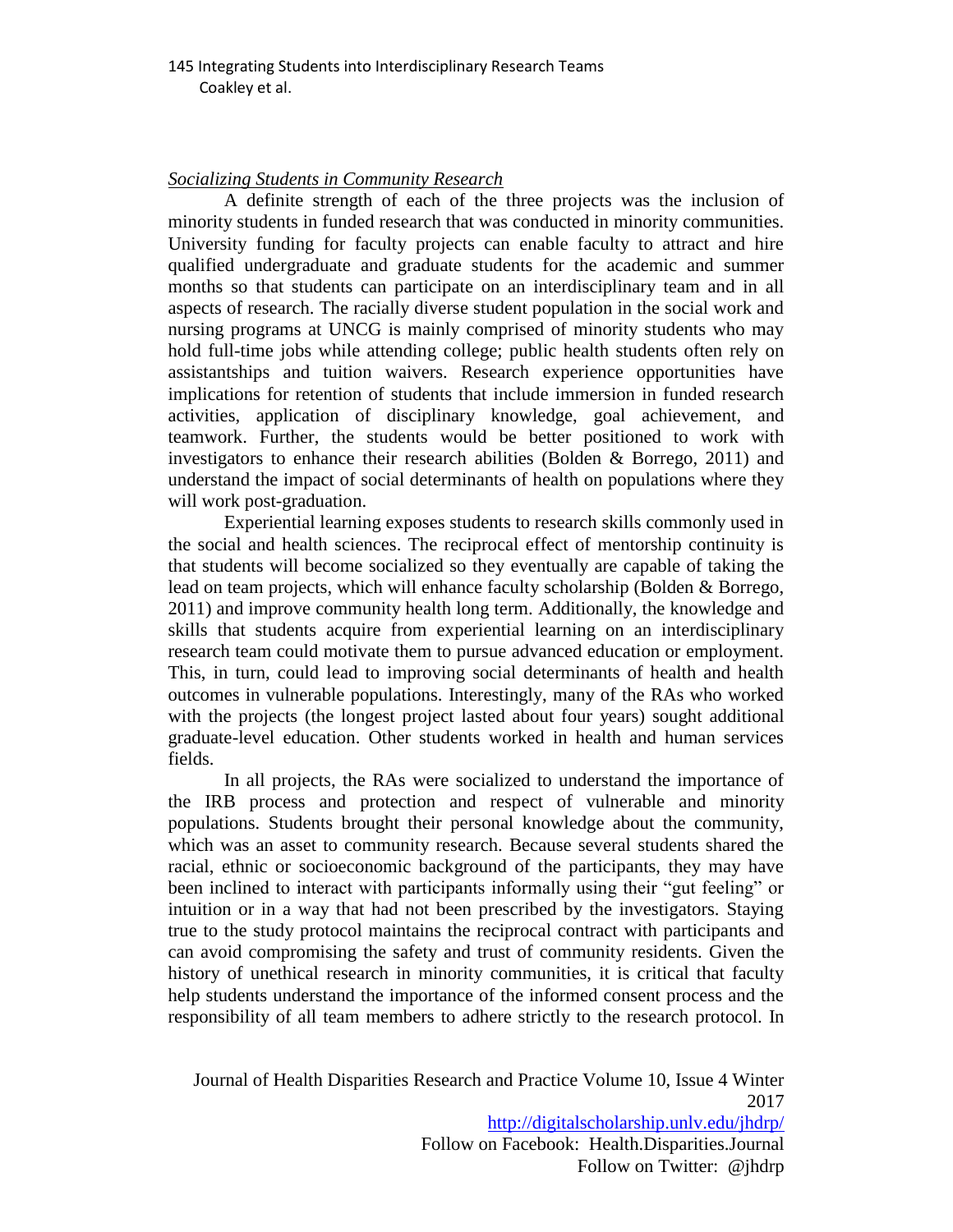addition, as role models, faculty can demonstrate appropriate relationships with participants and fair treatment of participants.

## *Creating a Culture of Research at Universities*

Student research experiences have been identified as a "high-impact" practice that promotes student success (Kuh, 2008, p. 1). Kirkpatrick et al. (2011) found that engaging students in interdisciplinary community-based research led to them feeling confident in their budding skills as potential research collaborators. The students from their study believed that their careers as well as their cultural competence would be enhanced as a result of new perspectives gained by conducting research with marginalized and stigmatized groups.

Universities can foster a culture focused on students' early development in scientific inquiry that is cultivated by faculty research mentors who are eager to include students in a rich research experience. To achieve that, support is needed for faculty through internal grants to conduct small pilot projects or generate preliminary data to strengthen external grant applications. Sa' (2007) conducted research with United States research universities on their strategies to enhance interdisciplinary research. He reports that there is a resounding sentiment among scientists, academicians, and those in policy communities that there should be structural changes within the university system to reduce the barriers for collaborative research. Sa' concludes that there must be deliberate efforts to establish interdisciplinary research, including changes in university policies, practices, structures, and rewards.

There are limitations with this research. Recall of information after some research activities had been completed may have resulted in gaps in the findings of student learning. Therefore, we recommend that investigators develop and incorporate data collection tools to ensure they capture specific data that pertain to the LLHP process in order to ascertain the effectiveness on a proactive basis. Additionally, it would be important to supplement the subjective evaluation of students' experiences and progress in order to quantify the results. Investigators might also consider using an online quantitative measure or perhaps a set of semistructured questions about students' research experience and the processes through which they learned the interdisciplinary culture (Bolden & Borrego, 2010). Further, collecting information about students' departmental support, financial support, and time available to participate in research will inform investigators about their level of commitment to the study and potential for success as researchers, which can serve as a baseline to measure LLHP outcomes.

Future research that incorporates the principles of the LLHP framework can include a method to collect an in-depth account of students' research experiences. Individually, students could privately document their reflection through a process of written, audio-recorded, or video-recorded journals. Completing an individual reflective process could allow for an opportunity for

Journal of Health Disparities Research and Practice Volume 10, Issue 4 Winter 2017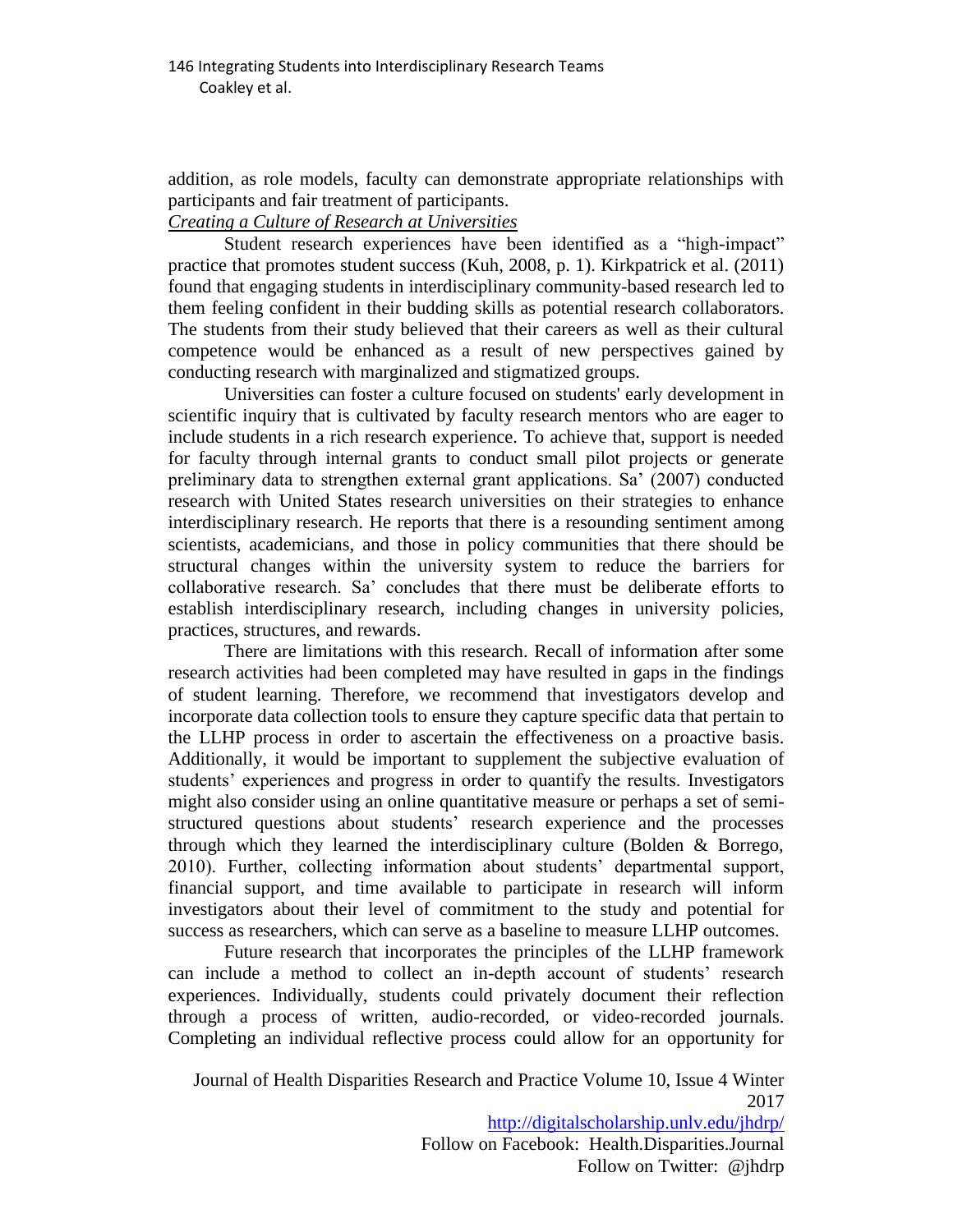deeper thought and processing of experiences and activities that cannot be achieved on the spot or in the presence of others, especially if a student is not comfortable disclosing personal views and feelings openly and honestly. Also, the use of a reflective process could prevent students from acting on their own judgment when their personal wishes for their cultural community are not aligned with the research protocol. Implementing a reflective process can also assist interdisciplinary teams in considering optimal approaches based on the strengths and limitations of each "distinct disciplinary contribution" (Borrego & Newswander, 2010, p. 69).

Positive impacts would emerge with engaging students in transformative learning (NASCM, 2016). However, there remains a relative lack of outcomes research that goes beyond learning and a lack of research that demonstrates objective and subjective impacts within communities. Future research could inform best practices for transformative learning for college students to address the social determinants of health for populations susceptible to health disparities. Further, it would be important to explore students' perception about the impact the learning experience has had on their education and future practice as a professional.

## **CONCLUSION**

African American youth are disproportionately impacted by new AIDS cases and HIV infection death rates (DHHS, 2013). The three HIV prevention and testing projects described above included diverse students from multiple disciplines and reinforced the need for faculty mentoring to prepare students to address health disparities and inequities in minority populations. New models of academic training and research preparation are needed to provide experiential learning for students through exposure to minority populations and social determinants of health.

#### **ACKNOWLEDGEMENTS**

This research was partially supported by Grant P20MD002289 from National Institute for Minority Health and Health Disparities for the National Institutes of Health. The content is the sole responsibility of the authors and does not necessarily represent the official views of the NIMHD or NIH. The authors wish to thank Elizabeth Tornquist for her helpful suggestions during the development of this paper. Correspondence may be addressed to Tanya M. Coakley, University of North Carolina at Greensboro, Department of Social Work, P.O. Box 26170, Greensboro, NC 27402-6170; e-mail: tcoakley@uncg.edu.

Journal of Health Disparities Research and Practice Volume 10, Issue 4 Winter 2017 <http://digitalscholarship.unlv.edu/jhdrp/> Follow on Facebook: Health.Disparities.Journal Follow on Twitter: @jhdrp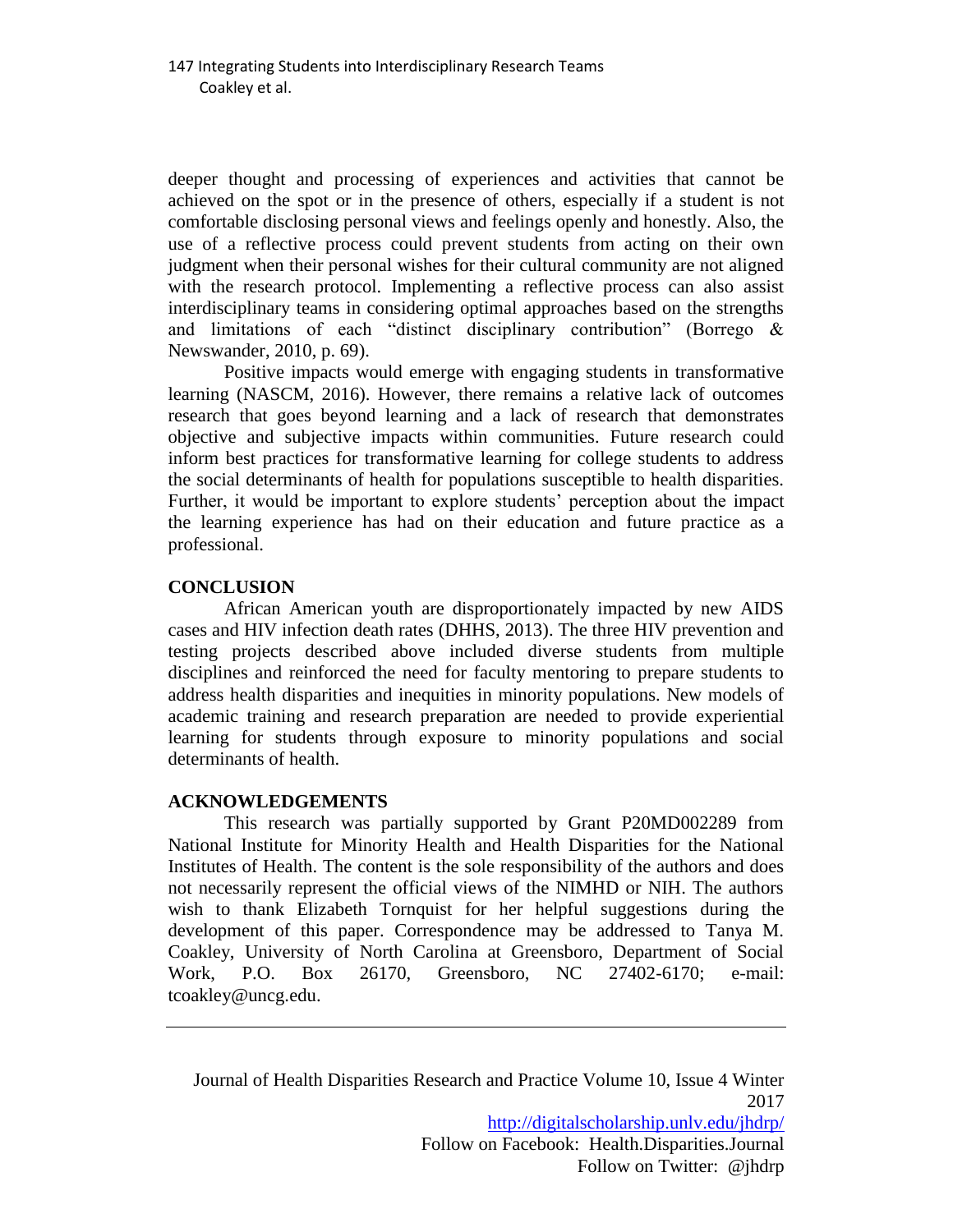#### **REFERENCES**

- Akers, A. Y., Schwarz, E. B., Borrero, S., & Corbie-Smith, G. (2010). Family discussions about contraception and family planning: A qualitative exploration of black parent and adolescent perspectives. *Perspectives on Sexual and Reproductive Health, 42*(3), 160-167. doi: 10.1363/4216010
- Anwuri, G. C. (2012). Investigating factors that influence participation in voluntary HIV/AIDS counseling and testing among community college students. ProQuest Dissertations Publishing.
- Boden, D., Borrego, M., & Newswander, L. K. (2011). Student socialization in interdisciplinary doctoral education. *Higher Education, 62*(6), 741-755.
- Borrego, M., & Newswander, L. K. (2010). Definitions of interdisciplinary research: Toward graduate-level interdisciplinary learning outcomes. *Review of Higher Education, 34*(1), 61-84.
- Centers for Disease Control and Prevention. (2017). Changes in the disparity of HIV diagnosis rates among black women – United States, 2010-2014. *Morbidity and Mortality Weekly Report, 64*(44), 104-106.
- Centers for Disease Control and Prevention. (2016a). HIV among women. Retrieved from https://www.cdc.gov/hiv/group/gender/women/index.html
- Centers for Disease Control and Prevention. (2016b). HIV Surveillance Report, 2015; vol. 27. http://www.cdc.gov/hiv/library/reports/hivsurveillance.html
- Centers for Disease Control and Prevention (2016c). Youth Risk Behavior Surveillance United States 2015. *Morbidity and Mortality Weekly Report,* Surveillance Summaries */* June 10, 2016 / 65(6);1–174.
- Centers for Disease Control and Prevention (CDC) Fact sheet. (2012). HIV and AIDS among African American youth. http://www.cdc.gov/nchhstp/newsroom/docs/2012/CDC-AA-Youth-0612508.pdf
- Coard, S. I., Foy-Watson, S., Zimmer, C., & Wallace, A. (2007). Considering culturally relevant parenting practices in intervention development and adaptation: A randomized controlled trial of the black parenting strengths and strategies (BPSS) program. *The Counseling Psychologist, 35*(6), 797 820. doi: 10.1177/0011000007304592
- Coley, R. L., Votruba-Drzal, E., & Schindler, H. S. (2009). Fathers' and mothers' parenting predicting and responding to adolescent sexual risk behaviors. *Child Development, 80*(3), 808-827. doi: 10.1111/j.1467- 8624.2009.01299x
- Dancy, B. L., Hsieh, Y. L., Crittenden, K. S., Kennedy, A., Spencer, B., &

Journal of Health Disparities Research and Practice Volume 10, Issue 4 Winter 2017 <http://digitalscholarship.unlv.edu/jhdrp/>

Follow on Facebook: Health.Disparities.Journal Follow on Twitter: @jhdrp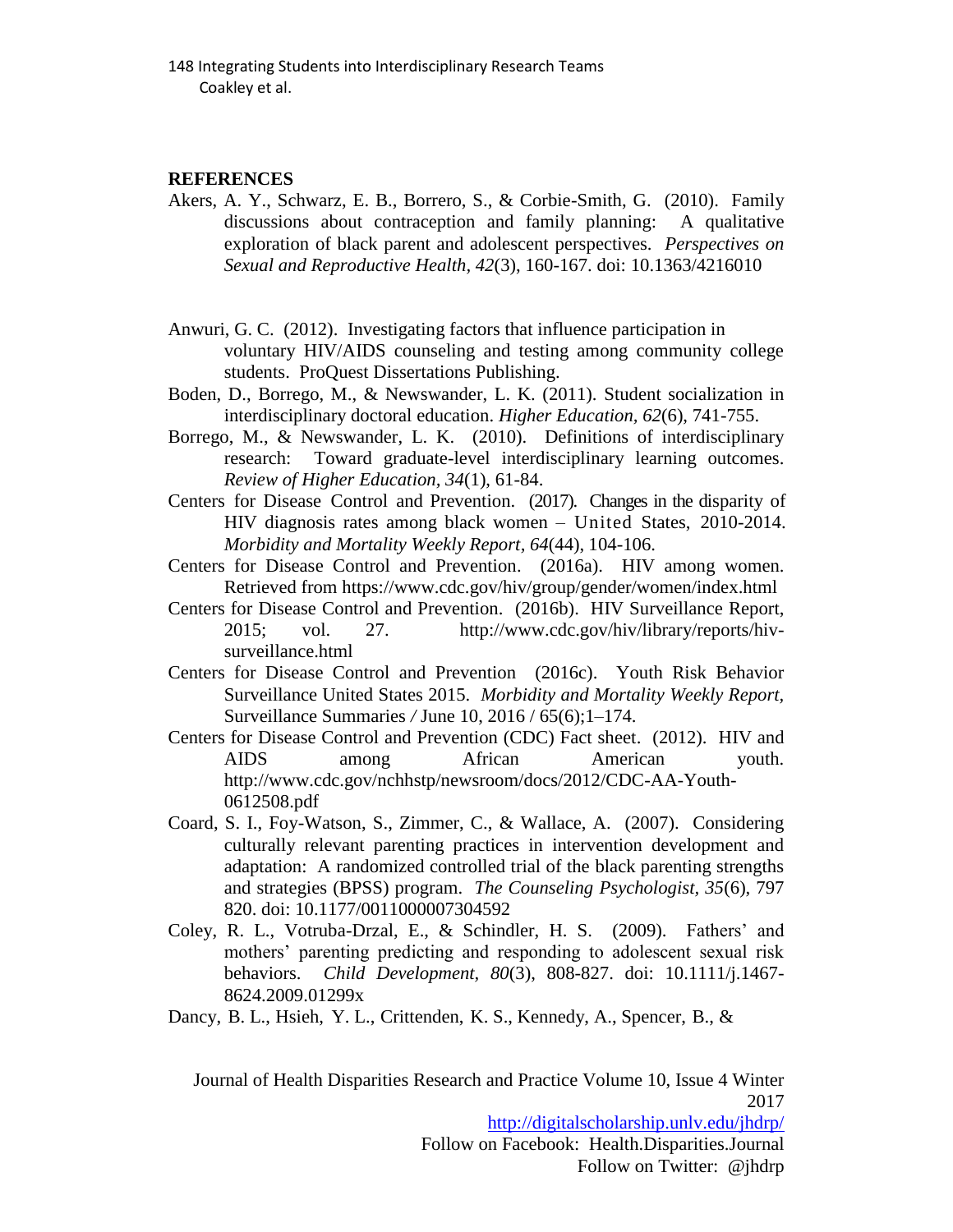Ashford, D. (2009). African American adolescent females:<br>Mother-involved HIV risk-reduction intervention. *Journal of* Mother-involved HIV risk-reduction intervention. *HIV/AIDS* & *Social Services, 8*(3), 292-307.

- DiClemente, R. J., Wingood, G. M., Harrington, K. F., Lang, D. L., Davies, S. L., Hook, E. W. et al. (2004). Efficacy of an HIV prevention intervention for African American adolescent females: A randomized controlled trial. *Journal of the American Medical Association, 292*(2), 171-179.
- Di Noia, J., & Schinke, S. (2007). Gender-specific HIV prevention with urban early-adolescent females: Outcomes of the Keepin' It Safe Program. *AIDS Education & Prevention, 19*(6), 479-488.
- Flores, D. & Barroso, J. (2017). 21st Century parent–child sex communication in the United States: A process review. *The Journal of Sex Research, 54*(4- 5), 532-548, DOI: 10.1080/00224499.2016.1267693
- Graybill, J. K., Dooling, S., Shandas, V., Withey, J. et al. (2006). A rough guide to interdisciplinarity: Graduate student perspectives*. Bioscience, 56*(9), 757-763.
- Guilamo-Ramos, V., Jaccard, J., Dittus, P., Bouris, A., Holloway, I., & Casillas, E. (2007). Adolescent expectancies, parent-adolescent communication and intentions to have sexual intercourse among inner-city, middle school youth. *Annals of Behavioral Medicine, 34*(1), 56–66.
- Guiterrez L, Oh, H. J., & Gillmore, M. R. (2000). Toward an understanding of (Em)Power(Ment)for HIV/AIDS prevention with adolescent women. *Sex Roles, 42*(7/8), 581-611.
- Jaccard, J. & Levitz, N. (2013). Parent-based interventions to reduce adolescent problem behaviors: New directions for self-regulation approaches. In G. Oettingen and P. Gollwitzer (Eds.) Self-regulation in adolescence. New York: Cambridge University Press.
- Jemmott, J., Jemmott. L., & Fang, G. (1998). Abstinence and safer sex HIV risk-reduction interventions for African American adolescents: A randomized controlled trial. *Journal of the American Medical Association, 279*(19), 1529-1536.
- Julion, W. A., Breitenstein, S. M., & Waddell, D. (2012). Fatherhood intervention development in collaboration with African American nonresident fathers. *Research in Nursing & Health*, *35*(5), 490–506. http://doi.org/10.1002/nur.21492
- Kinyon, J., Keith, C. B., & Pistole, M. C. (2009). A collaborative approach to group experiential learning with undergraduate nursing students. *Educational Innovations, 48*(3), 165-166.

Journal of Health Disparities Research and Practice Volume 10, Issue 4 Winter 2017 <http://digitalscholarship.unlv.edu/jhdrp/> Follow on Facebook: Health.Disparities.Journal

Follow on Twitter: @jhdrp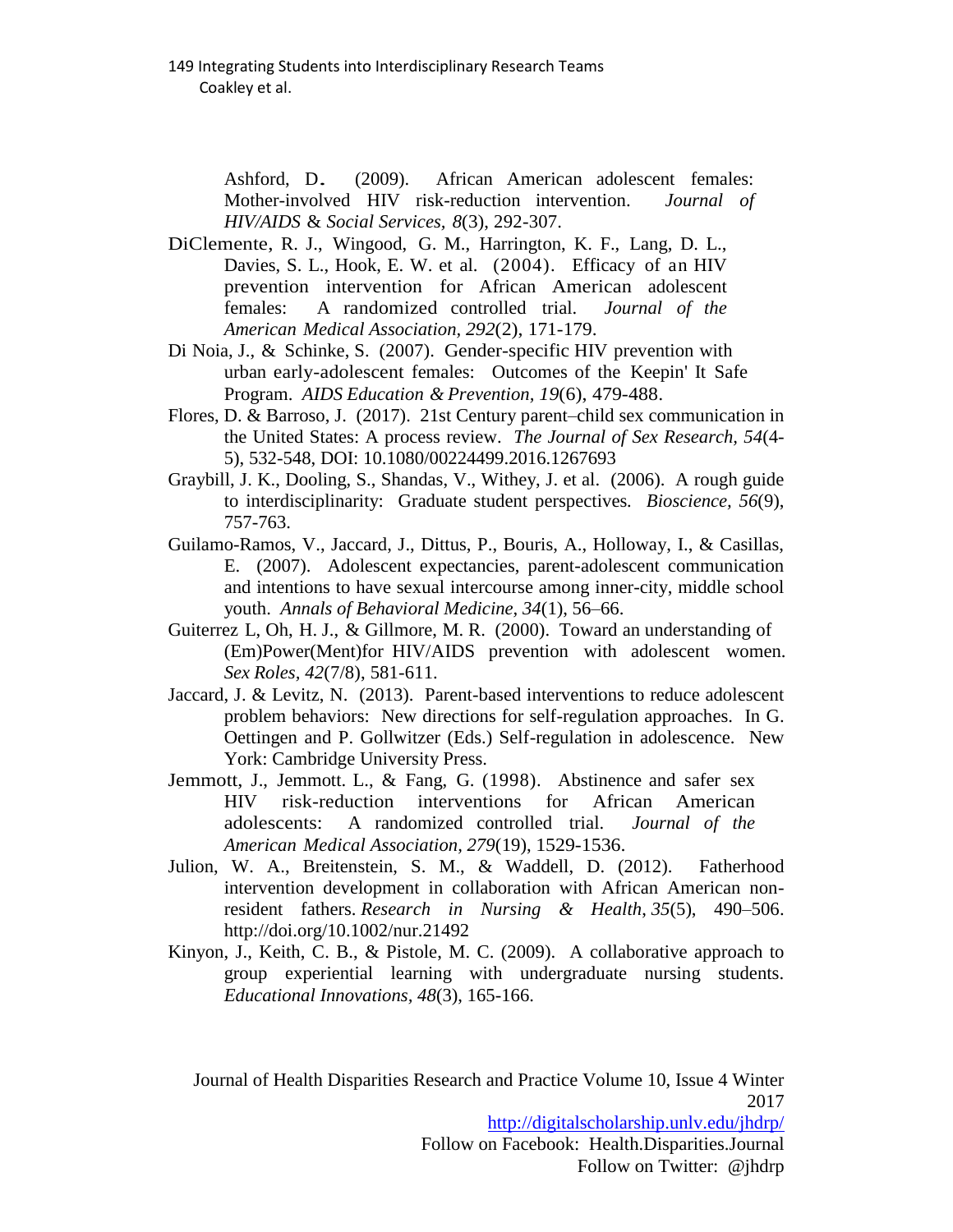- Kirkpatrick, H., Tweedell, D., & Semogas, D. (2011). Transformative learning through a research practicum for undergraduate nursing students. *Journal of Nursing Education 50*(10), 595-598.
- Kuh, G. D. (2008). High impact educational practices: What are they, who has access to them and why they matter? Washington, DC: Association of American Colleges & Universities.
- Lingard, L., Schryer, C. F., Spafford, M. M., & Campbell, S. L. (2007). Negotiating the politics of identity in an interdisciplinary research team. *Qualitative Research*, *7*(4), 501-519.
- Morrison-Seedy, D., Carey, M. P., Seibold-Simpson, S., Yinglin, X., & Tu, X. (2009). Preliminary efficacy of a comprehensive HIV prevention intervention for abstinent adolescent iris: Pilot study findings. *Research in Nursing & Health, 32*, 569-581.
- National Academies of Sciences, Engineering, and Medicine. (2016). A framework for educating health professionals to address the social determinants of health. Washington, DC: The National Academies Press, doi:10.17226/21923.
- North Carolina HIV/STD Surveillance Unit. (2015a). 2014 North Carolina HIV/STD Surveillance Report. North Carolina Department of Health and Human Services, Raleigh, North Carolina. Retrieved from http://epi.publichealth.nc.gov/cd/stds/annualrpts.html
- North Carolina HIV/STD Surveillance Unit. (2015b). 2013 HIV/STD Epidemiological Profile. North Carolina Department of Health and Human Services, Raleigh, NC Retrieved from http://epi.publichealth.nc.gov/cd/stds/figures/factsheet\_HIVandWomenNC \_2014.pdf
- Orr, D., Langefeld, C., Katz, B., & Caine, V. (1996). Behavioral intervention to increase condom use among high-risk female adolescents. *The Journal of Pediatrics, 128*(2), 288-295.
- Ryser, L., Halseth, G., & Thien, D. (2009). Strategies and intervening factors influencing student social interaction and experiential learning in an interdisciplinary research team. *Research in Higher Education, 50*, 248– 267. DOI 10.1007/s11162-008-9118-3.
- Sá, C. M. (2008). 'Interdisciplinary strategies' in U.S. research universities. *Higher Education, 55*, 537–552. DOI 10.1007/s10734-007-9073-5
- Satterwhite, C. L., Torrone, E., Meites, E., Dunne, E. F., Mahajan, R., Ocfemia, M. C., Su, J., Xu, F., & Weinstock, H. (2013). Sexually transmitted infections among U. S. women and men: Prevalence and incidence estimates, 2008. *Sexually Transmitted Diseases, 40*(3), 187-193. doi: 10.1097/OLQ.0b013e318286bb53

Journal of Health Disparities Research and Practice Volume 10, Issue 4 Winter 2017 <http://digitalscholarship.unlv.edu/jhdrp/>

Follow on Facebook: Health.Disparities.Journal Follow on Twitter: @jhdrp